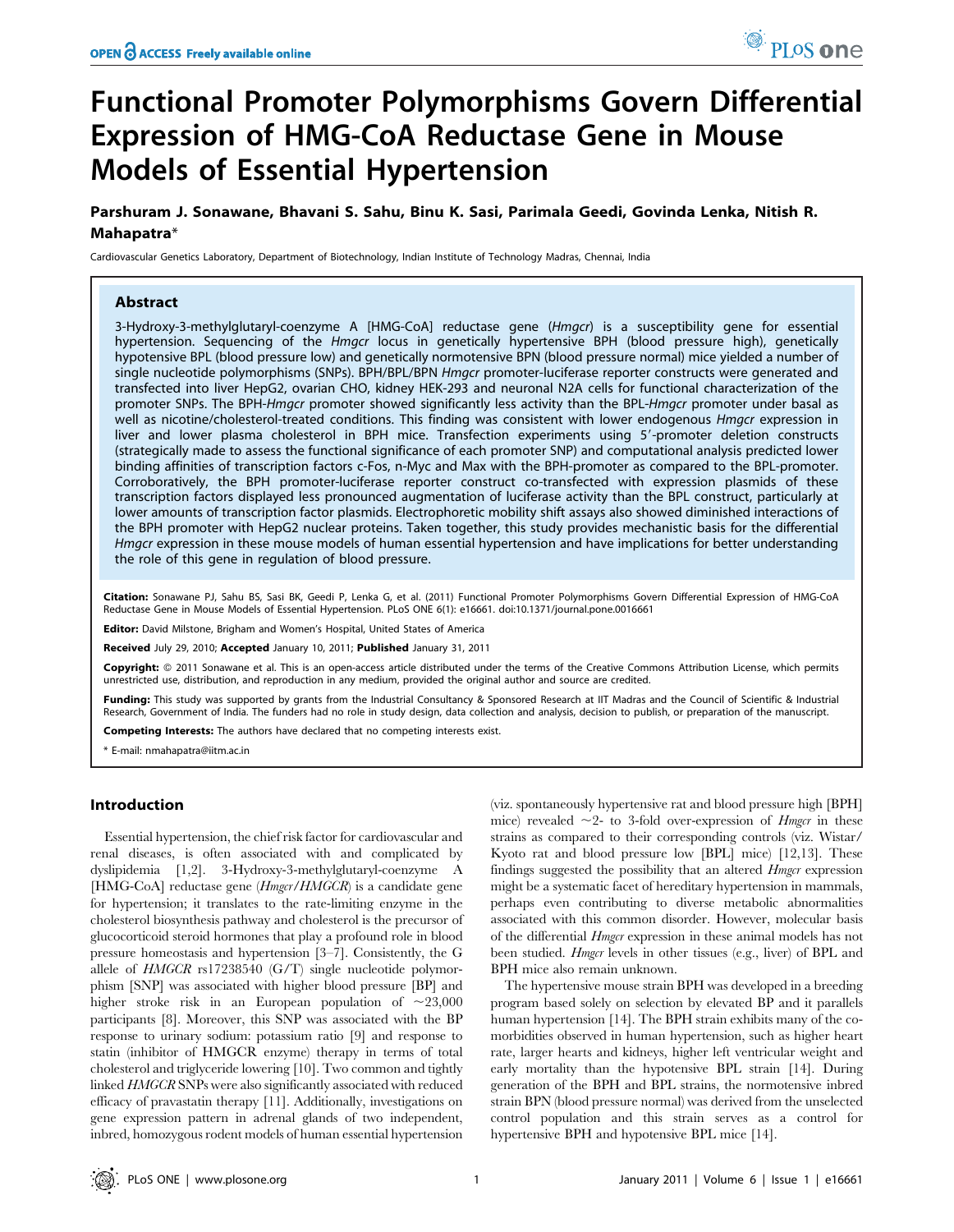In the present study, we sequenced the mouse *Hmgcr* locus (proximal promoter, 20 exons and flanking intronic regions) in the BPH, BPL and BPN strains and discovered several SNPs in promoter and coding exonic regions. Next, we assessed the quantitative impact of the promoter SNPs on Hmgcr gene expression by computational as well as experimental analyses. The results revealed that two promoter SNPs (C-874T and C-740T) altered binding affinities of several transcription factors (n-Myc, Max and c-Fos) and modulated *Hmgcr* expression in these mouse models of human essential hypertension.

## Materials and Methods

# Ethics Statement/study approval

The present study was approved by the Institutional Biosafety Committee at Indian Institute of Technology Madras (IIT Madras), Chennai in June 2008.

#### Mouse strains and tissue samples

Liver tissue samples from 5–7 weeks old male BPH (strain BPH/2J, at inbred generation F66) and BPL (strain BPL/1J, at inbred generation F65) mice were collected in  $\text{RNA}$  solution (Ambion, USA) at the Jackson Laboratory (Bar Harbor, USA; www.jax.org) and shipped to our laboratory following institutional norms. BPH males display  $\sim$ 120 mm systolic BP (SBP) while BPL males display  $\sim$  70 mm SBP at 4–15 weeks of age [14]. At 21 weeks of age, the SBP of BPH mice increases further to  $\sim$ 130 mm while that of BPL remains almost unchanged [14]. We chose 5 to 7 weeks old mice for measurement of Hmgcr gene expression levels

because at that early age, BPH mice did not attain the maximal elevation of BP. Therefore, studying these mice might allow us to minimize the effects of aging-related confounding factors on *Hmgcr* gene expression and increase the chance of detecting pathogenic role for *Hmgcr* in hypertension.

## Extraction of RNA and real-time PCR

Total RNA samples from liver tissues of four BPH and four BPL mice were isolated using the TRIZOL reagent (Invitrogen, USA). RNA concentrations were estimated by UV-spectrophotometry (Eppendorf Biophotometer, Germany) and the integrity of RNA molecules was assessed from the appearance of 28S and 18S bands on agarose gels.

RNA samples were subjected to total cDNA synthesis by using the ProtoScript Moloney Murine Leukemia Virus [M-MuLV] Taq RT-PCR kit (New England Biolabs, USA) and the absence of genomic DNA contamination was ascertained. See Text S1 for details.

Real-time PCR was carried out using the  $DyNAmo^{TM}$  HS  $SYBR^®$  Green qPCR Kit (Finnzymes, USA) and following *Hmgcr* gene specific primers: forward, [+11763 bp] 5'-CCCTGAGTT-TAGCCTTCCTTTTG-3' [+11786 bp] and reverse, [+11880 bp] 5'-GCTTTCTTTGAGGTCACGACGG-3' [+11858 bp]. For normalization of *Hmgcr* expression, GAPDH and 18S rRNA abundances were measured using the following primer pairs: GAPDH forward, 5'-CCTCGTCCCGTAGACAAAATG-3' and GAPDH reverse, 5'-TGAAGGGGTCGTTGATGGC-3' [15]; 18S forward, 5'-GTAACCCGTTGAACCCCATT -3' and 18S reverse, 5'-CCATCCAATCGGTAGTAGCG-3' [16]. See Text

Table 1. List of primers used for PCR amplification and sequencing of the Hmgcr gene in BPL, BPH and BPN mouse strains.

| <b>Target</b> | Forward Primer (nucleotide positions*)                     | Reverse Primer (nucleotide positions*)             | Product size (bp) |
|---------------|------------------------------------------------------------|----------------------------------------------------|-------------------|
| Promoter      | PF (-961/-940): 5'-CGGGGTACCTAAAGTGGGTAGGT-<br>ATATCCGG-3' | PR (24/43): 5'-CCGCTCGAGCTCACCTCCGGATCTCAATG-3'    | 1004              |
| Exon 1        | 1F (-90/-70): 5'-CGGACGATCCTTCCTTATTGG-3'                  | 1R (361/383): 5'-TTTGCAGCCTACATCTCCATCAC-3'        | 473               |
| Exon 2        | 2F (3989/4008): 5'-AAGAAGTGGCAAGCACCGTG-3'                 | 2R (4615/4593): 5'-GAGAAAGCGTTCAAACAAGGACC-3'      | 627               |
| Exon 3        | 3F (4215/4238): 5'-TGGGAAGTTATTGTGGGAACAGTG-3'             | 3R (4783/4762): 5'-CTGAAATCCAAAGTCTGCCAGC -3'      | 569               |
| Exon 4        | 4F (4798/4822): 5'-AGTGTTGGGTTCATTCAGCAGTTAG-3'            | 4R (5266/5245): 5'-GGCAAAAAAGACTTGGCACAGC-3'       | 469               |
| Exon 5        | 5F (5885/5906): 5'-AGCAGGAAAGTGGTCATGCCAC-3'               | 5R (6221/6200): 5'-GGGAAATGGGGAAGTGAGACAC-3'       | 337               |
| Exon 6        | 6F (7630/7653): 5'-TCATGTAGGACCCAGGATGCTCTC-3'             | 6R (7947/7923): 5'-CCACACACTTACAATATCCCCGTTC-3'    | 318               |
| Exon 7        | 7F (10426/10446): 5'-TTGTGCTGATGCTTGGGTCTG-3'              | 7R (10886/10867): 5'-ATGGCTGAGCTGCCAAATTG-3'       | 461               |
| Exon 8        | 8F (10655/10674): 5'-TCGGCTGCATGTCAGTGTTG-3'               | 8R (11030/11010): 5'-CAAGCAAAAGCCCCCAAATAC-3'      | 376               |
| Exon 9        | 9F (11315/11338): 5'-GGATGTTTGAACCCTTACAGCACC-3'           | 9R(11924/11903): 5'-TCCTTCTCACAAGCAGAGGCTC-3'      | 610               |
| Exon 10       | 10F (11481/11503): 5'-TTGGTCCTTGTTCACGCTCATAG-3'           | 10R (12138/12114): 5'-CTCTGCTTGTAGTCTCTGCTTCCAC-3' | 658               |
| Exon 11       | 11F (11982/12004): 5'-CCGTGCTGTGTTCTTCATCTCAG-3'           | 11R(12345/12322): 5'-TCCTCTGTATTCTCCCCCAGTGTG-3'   | 364               |
| Exon 12       | 12F (13928/13949): 5'-TGGGGCATAGTCTGGCTAAGTG-3'            | 12R (14412/14389): 5'-GAGCAAGCAAACAAACTGTTGGAC-3'  | 485               |
| Exon 13       | 13F (14663/14684): 5'-CACTGATGAAGCCCTTGGTTTG-3'            | 13R (15088/15067): 5'-CTTGTGTCTGTCCCCGAATCTG-3'    | 426               |
| Exon 14       | 14F (14982/15003) FP: 5'-GCAGAGCCATAAGCGTGAGTTG-3'         | 14R (15546/15523): 5'-CTTTTACCTGCTGAGCCACCTTAC-3'  | 565               |
| Exon 15       | 15F (15812/15832): 5'-TCCATGCCTGAGAATGCCTTC-3'             | 15R(16154/16131): 5'-GGGTACGGTAGCACAGTTATGGTC-3'   | 343               |
| Exon 16       | 16F (17947/17969): 5'-ACGGCTGCGTTACAACTGTTAAG-3'           | 16R (18336/18313): 5'-ATACCCACCCTGGCTTCAGACTTC-3'  | 390               |
| Exon 17-18    | 17F(18535/18559): 5'-AGAGACAGAGCGGTAGATGTGAGTG-3'          | 18R (19139/19116): 5'-AGTCCCTGCCTTAACTTCCCTTAG-3'  | 605               |
| Exon 19       | 19F (19609/19629): 5'-TTGCCACCAGCGTTTCTAATG-3'             | 19R(19942/19921): 5'-TCCAGGGCTTGGACTGAAGTTG-3'     | 334               |
|               | 20aF (20136/20156): 5'-CACATTCACATGCACCCCAAC-3'            | 20aR(20949/20972): 5'-GAGAGGTCCGACTTGCTTGTACTC-3'  | 837               |
| Exon 20       | 20bF (20726/20746): 5'-TGCTGGTCTATTGATTGGGGG-3'            | 20bR (21214/21235): 5'-AACGAGCACTGTCTTCTCTGGC-3'   | 510               |
|               | 20cF (20895/20918): 5'-GCTGTGCCACACTCTGCACTAAAG-3'         | 20cR (21603/21626): 5'-TGACACAATCACTAAGAGGCTCCC-3' | 696               |

\*The nucleotides were numbered upstream  $(-)$  or downstream  $(+)$  of the cap site. doi:10.1371/journal.pone.0016661.t001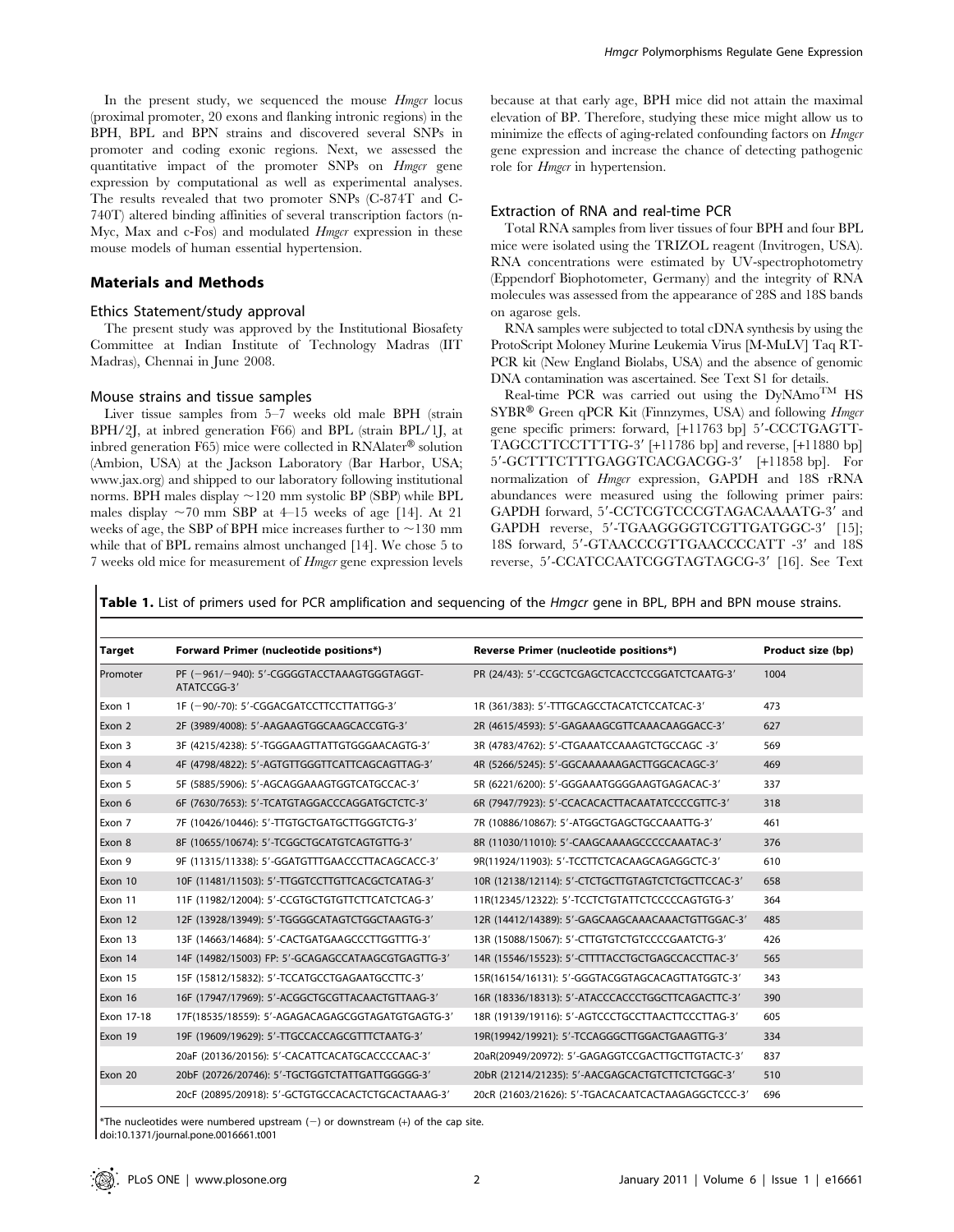

Figure 1. Schematic structure of the mouse Hmgcr gene. Exon/intron structure of the mouse Hmgcr gene (RefSeq NM\_008255, from the UCSC genome browser). The upstream  $\sim$ 1 kb promoter region and 20 exons spanning  $\sim$ 21.5 kb region of mouse chromosome 13 are shown. The exon/ intron lengths are not drawn to scale. Locations of the primers used for PCR-amplification and sequencing of Hmgcr genomic regions (upstream promoter, exons, UTRs and exon-intron boundaries) of BPH, BPL and BPN mice are indicated by arrows. Sequences of the primers are given in Table 1. doi:10.1371/journal.pone.0016661.g001

Table 2. Polymorphisms in the hmgcr gene in mouse models of essential hypertension.

| <b>Location of the SNP(nucleotide</b><br>position, region)* | <b>Mouse strains</b> |                |            | Functional implication (alteration of transcription factor binding affinity $#/$<br>amino acid residue)                                                   |
|-------------------------------------------------------------|----------------------|----------------|------------|-----------------------------------------------------------------------------------------------------------------------------------------------------------|
|                                                             | <b>BPN</b>           | <b>BPH</b>     | <b>BPL</b> |                                                                                                                                                           |
| -874 bp, promoter                                           | т                    | C              | T          | Binding affinity of c-Fos is more for "T" as compared to "C"                                                                                              |
| -740 bp, promoter                                           | C                    | C              | T          | Binding affinity of n-Myc and Max is more for "T" than "C"                                                                                                |
| -486 bp, promoter                                           |                      | $\Delta T$     | т          | Deletion of one T from a 13 nucleotide polyT region                                                                                                       |
| +4643 bp, exon 3                                            | T                    | $\overline{A}$ | A          | Alteration of the amino acid Phenyl alanine (BPN) to Isoleucine (BPH and BPL) in the<br>trans-membrane region of the protein (at 62 residue position)     |
| $+4676$ bp, exon 3                                          | т                    | A              | A          | Alteration of the amino acid Phenyl alanine (BPN) to Isoleucine (BPH and BPL), at the 73<br>residue position, in the trans-membrane region of the protein |
| +11531 bp, exon 9                                           | $\overline{A}$       | G              | G          | No change in the amino acid residue                                                                                                                       |
| +11577 bp, exon 9                                           | A                    | A              | G          | Alteration of the amino acid Asparagine (BPN and BPH) to Aspartate (BPL) at the 296<br>residue position, in the trans- membrane region of the protein     |
| +12264 bp, exon 11                                          | G                    | $\overline{A}$ | G          | Alteration of the amino acid Glutamic acid (BPN and BPL) to Lysine (BPH) at the 455<br>residue position, in the catalytic region of the protein           |
| +15984 bp, exon 15                                          | T                    | G              | G          | Alteration of the amino acid Leucine (BPN) to Arginine (BPH and BPL) at the 645 residue<br>position, in the catalytic region of the protein               |
| +18745 bp, exon 17                                          | G                    | T              | T          | Alteration of the amino acid Glycine (BPN) to Cysteine (BPH and BPL) at the 763 residue<br>position, in the catalytic region of the protein               |
| +18849 bp, exon 18                                          | G                    | T              | T          | Alteration of the amino acid Lysine (BPN) to Asparagine (BPH and BPL) at the 770<br>residue position, in the catalytic region of the protein              |
| +21205 bp, exon 20 (3'-UTR)                                 | T.                   | C              | C          | $\overline{\phantom{a}}$                                                                                                                                  |
| +21410 bp, exon 20 $(3'-UTR)$                               | T                    | $\mathsf{C}$   | C          |                                                                                                                                                           |
| +21446 bp, exon 20 (3'-UTR)                                 | T                    | C              | C          |                                                                                                                                                           |

\*The numbering of the polymorphisms was done considering the first nucleotide of the Exon 1 as +1.<br>#The putative transcription factor binding sites and the binding affinity towards the promoter sequences harboring the poly CONSITE web tool (http://asp.ii.uib.no:8090/cgi-bin/CONSITE/consite/).

doi:10.1371/journal.pone.0016661.t002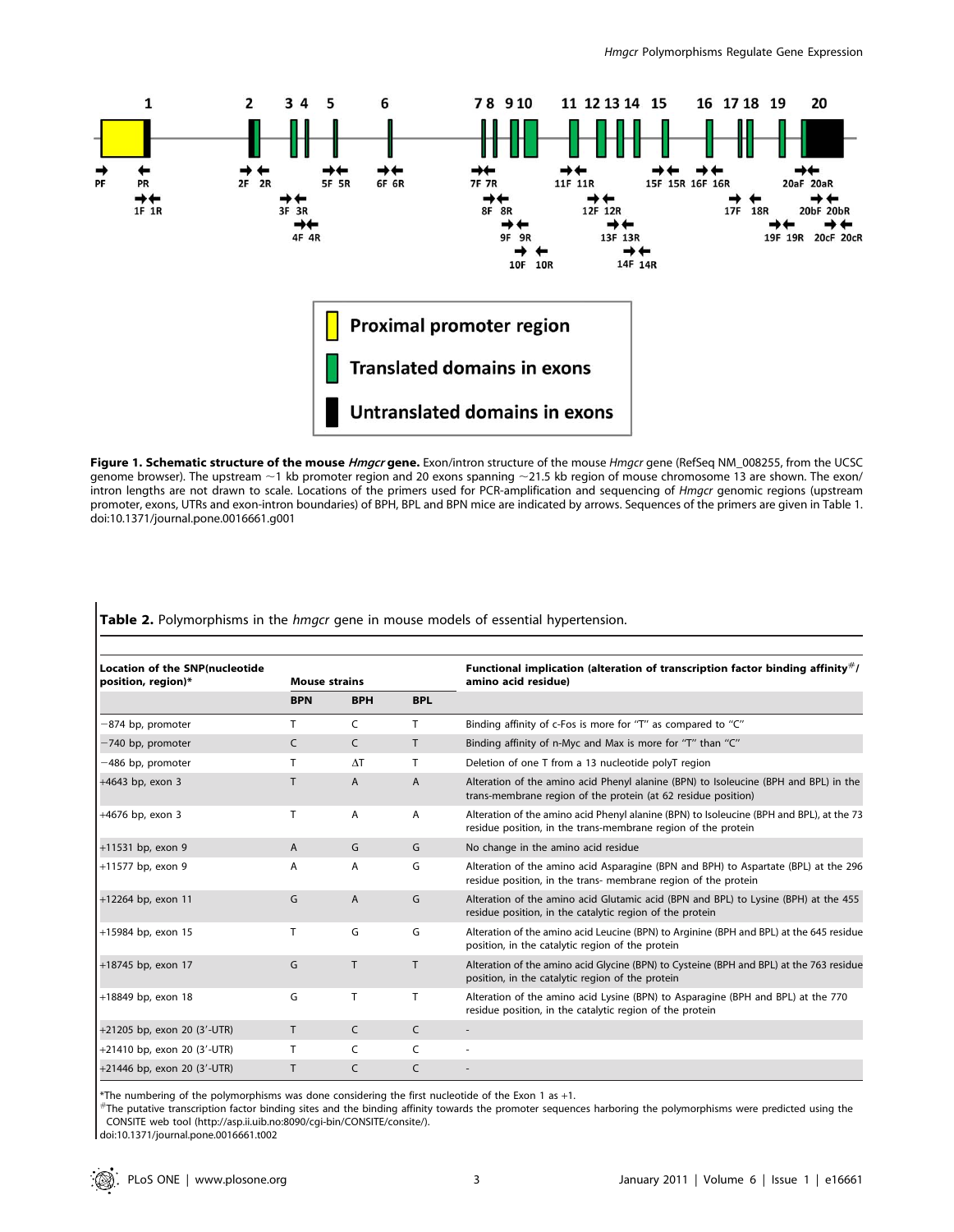# Sequencing of mouse Hmgcr gene for polymorphism discovery

# Genomic DNA samples of BPL/1J, BPH/2J and BPN/3J mice were obtained from the Jackson laboratory (Bar Harbor). Primers were designed using the mouse *Hmgcr* reference sequence NM\_008255.2 (from the UCSC Genome Browser) to amplify  $\sim$ 1 kb promoter region, each of the 20 exons as well as 50–100 bp of flanking intronic regions (Table 1 and Fig. 1). PCR was carried out using Phusion<sup>TM</sup> High-Fidelity DNA polymerase and dNTPs from New England Biolabs, USA. Agarose-gel purified PCR products served as templates for sequencing, with the exception that purified PCR products inserted into the promoterless pGL3- Basic vector (Promega, USA) were used for sequencing the promoter region. DNA samples were sequenced using ABI 3130

Genetic Analyser and BigDye Terminator Cycle Sequencing Ready Reaction Kit (Applied Biosystems, USA).

## Construction of Hmgcr promoter-reporter plasmids

Approximately 1 kb Hmgcr promoter region was PCR-amplified from BPH/BPL/BPN genomic DNA sample using the following primers: forward, 5'-CGGGGTACCTAAAGTGGGTAGGTA-TATCCG-3' and reverse, 5'-CCGCTCGAGCTCACCT-CCGGATCTCAATGG-3' (with added KpnI and XhoI sites at 5' ends in forward and reverse primers respectively, shown in bold). The amplified promoter fragments were inserted between KpnI and XhoI sites in the firefly luciferase reporter vector pGL3- Basic (Promega). Resulting plasmids were named as BPH-961, BPL-961 and BPN-961, which contained  $-961$  bp to  $+43$  bp region of BPH, BPL and BPN *Hmgcr* (numberings are with respect to the  $1<sup>st</sup>$  nucleotide of Exon 1 as  $+1$ ). Similarly, the promoterreporter plasmids BPH-769, BPL-769 and BPN-769 (harbouring





**Max** n-Myc  $\overline{\mathbf{3}}$  $\mathbf{R}$  $\overline{2}$ 3 4 5  $\overline{2}$  $\Delta$ 5 ĥ  $\overline{7}$ 9 10 6 0  $\pmb{\mathsf{o}}$ A [ 0 29  $\mathsf{o}$  $\overline{2}$  $\pmb{\mathsf{o}}$  $0<sub>1</sub>$ A [6 11 5 16 1  $\circ$  $\mathbf 0$ 6 ]  $C[1]$  $\overline{7}$ 17  ${\bf 1}$ 17  $\mathsf{o}$ 0 0  $3<sub>1</sub>$  $C[31]$  $\circ$ 30  $\mathbf{1}$ 3  $0<sub>1</sub>$  $\mathbf{1}$ G[O 0 28  $\mathsf{o}$ G [ 6 5  $\mathbf{1}$ 0 0 0 16  $\circ$ 17 5] 0 31]  $T[4]$ 0 4  $\mathsf{o}$ 0  $\mathsf{o}$  $\circ$ 17  $\mathsf{o}$  $3<sub>1</sub>$ T [ 0  $\overline{\mathbf{c}}$  $\mathbf 1$  $\circ$ 28  $^{\circ}$  $\mathsf{C}$  $\mathbf{T}$ A C BPL: C A  $\mathsf{C}$ G Score: 6.038  $\mathsf{C}$ C T G A Score: 7.054 BPL: A A G **BPH/BPN:**  $C$  A  $C$   $C$   $C$   $G$  Score: 4.171 **BPH/BPN:** A A G C A C C C G A Score: 2.925

Figure 2. Hmgcr promoter-SNPs alter potential binding affinities of promoter motifs with putative transcription factors. Pictorial presentations as well as numerical nucleotide matrixes for c-Fos, n-Myc and Max binding motifs according to ConSite (http://asp.ii.uib.no:8090/cgibin/CONSITE/consite) are shown. The -881 to -874 bp region of the mouse Hmgcr promoter contains a putative binding site for c-Fos while the  $-744$  to  $-739$  bp and  $-747$  to  $-738$  bp regions contain putative binding sites for n-Myc and Max respectively. The T $\rightarrow$ C single nucleotide polymorphism (SNP) at -874 bp alters the potential binding affinity of c-Fos to the promoter motif in BPL/BPN versus BPH, the ConSite scores being 3.933 vs. 2.994 (top panel). The T $\rightarrow$ C SNP at  $-740$  bp alters the potential binding affinity of n-Myc to the promoter motif in BPL versus BPN/BPH, the ConSite scores being 6.038 vs. 4.171 (bottom panel, left). The T $\rightarrow$ C SNP at  $-740$  bp also alters the potential binding affinity of Max to the promoter motif in BPL versus BPN/BPH, the ConSite scores being 7.054 vs. 2.925 (bottom panel, right). doi:10.1371/journal.pone.0016661.g002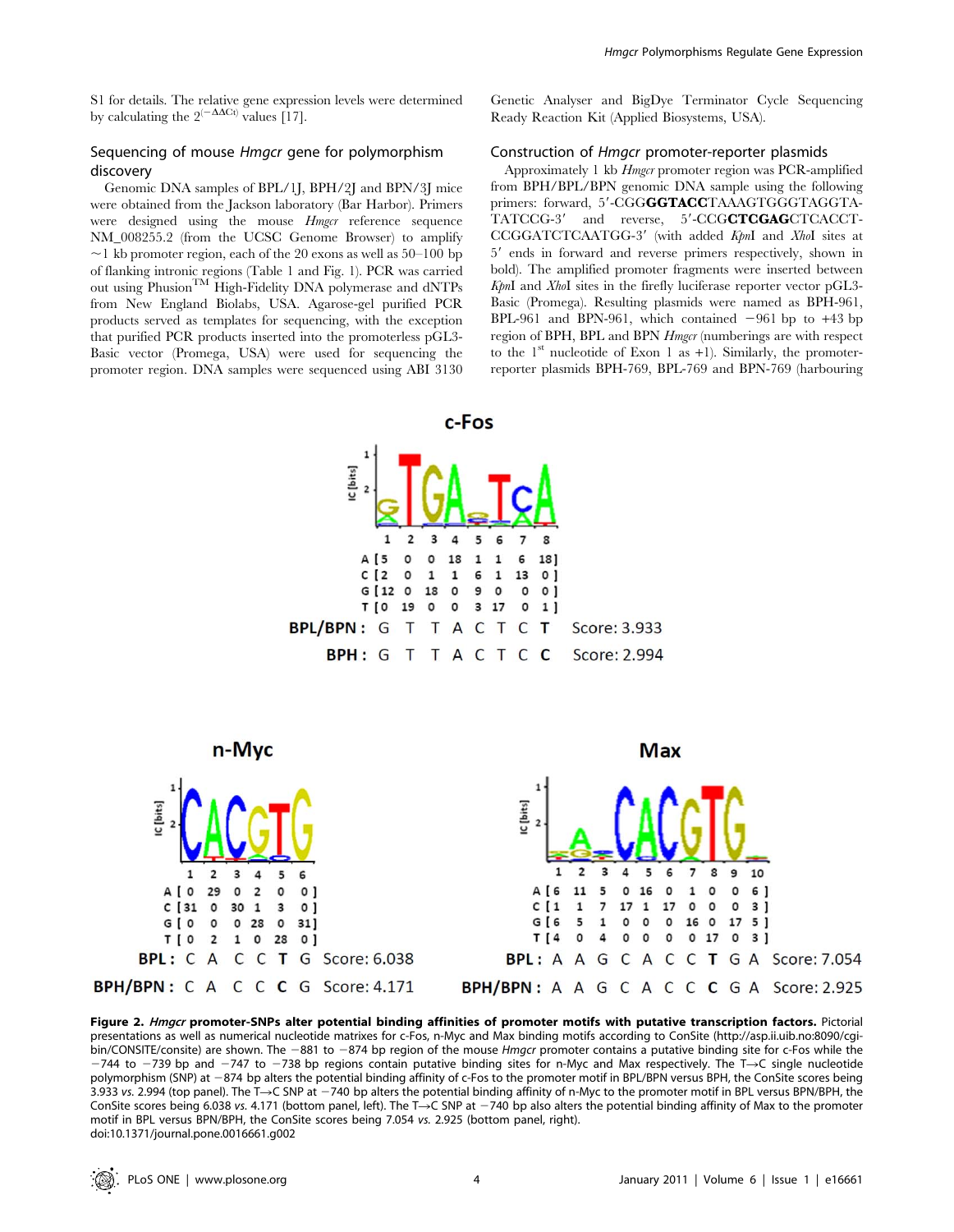$-769$  bp to  $+43$  bp region) were generated by insertion of PCRamplified products in the pGL3-basic vector using the following primers: forward, 5'-CGGGGTACCAAACGCCAGAAGCA-GAAGGTG-3' and reverse, 5'-CCGCTCGAGCTCACC-TCCGGATCTCAATGG-3' (with added KpnI and XhoI sites in forward and reverse primers respectively, shown in bold). We also constructed the promoter reporter plasmids BPH-651, BPL-651 and BPN-651 (containing  $-651$  bp to  $+43$  bp region) by digestion of the BPH-961, BPL-961 and BPN-961 constructs with KpnI and EcoRI (the EcoRI site is located at  $-652/-647$  bp position in the *Hmgcr* promoter), excision of  $\sim 5.4$  kb fragment from gel, treatment with Mung Bean nuclease (New England Biolabs) to remove overhangs and re-circularization with T4 DNA ligase (New England Biolabs). The correct insertion/orientation and existence of SNPs in cloned DNA fragments were confirmed by sequencing of the entire inserts in several clones. The plasmids were purified on columns using an endotoxin-free plasmid DNA purification kit (Hi-Media, India) for transfection experiments.

#### Cell culture, transfection and reporter assay

Human hepatic cell line HepG2, Chinese hamster ovarian cell line CHO, human embryonic kidney cell line HEK-293 and mouse neuroblastoma cell line N2A were obtained from the National Center for Cell Sciences, Pune, India. Cells were cultured in Dulbecco's Modified Eagle's Medium (DMEM) with high glucose and GlutaMAX<sup>TM</sup>-I (Invitrogen), supplemented with 10% fetal bovine serum (Invitrogen), penicillin G (100 U/ml) and streptomycin sulfate (100  $\mu$ g/ml) (Invitrogen) at 37°C with 6%  $CO<sub>2</sub>$ . HepG2 and N2A cells (grown at 50–60% confluence in 12well plates) were transfected with  $1 \mu g$ /well of promoter-reporter plasmids using Lipofectamine-2000 (Invitrogen). Similarly grown CHO and  $\overline{\text{HEK-293}}$  cells were transfected with 2  $\mu$ g/well of



Figure 3. Expression of *Hmgcr* promoter- luciferase reporter plasmids in cultured cells. Panel A: Schematic presentation of Hmgcr promoter-luciferase reporter constructs. The locations of promoter SNPs (at  $-874$ ,  $-740$  and  $-486$  bp) in BPH, BPL and BPN strains are indicated.  $\Delta T$ shows the deletion of T and -961 indicates the length of promoter used in this study. Panels B and C: Comparison of Hmgcr promoter strengths among BPH, BPL and BPN mice. Promoter reporter constructs harboring -961 to +43 bp region of BPH/BPL/BPN Hmgcr gene were transfected to HepG2 and CHO cells, along with the co-transfected control plasmid pCMV-ßGal (ß-galactosidase driven by CMV promoter). The cells were assayed for luciferase and  $\beta$ -galactosidase activities 24–30 hrs after transfection. Values shown in the bar graph are the Means  $\pm$  S.E. of normalized (ratioed) luciferase activity to the b-galactosidase activity from at least three independent experiments. The three strains' transfected promoters displayed significantly different activities in both HepG2 (ANOVA F = 19.955, p<0.01) and CHO (ANOVA F = 12.496, p<0.01) cells as determined by one-way ANOVA with Tukey-Kramer multiple comparisons post-test. In general, the transfected BPL promoter was more active than the BPH promoter while the BPN promoter displayed intermediate expression. (\*\*) and (\*) indicate  $p$ <0.01 and  $p$ <0.05 respectively, compared with BPL in the case of HepG2 cells and compared with BPH in the case of CHO cells. doi:10.1371/journal.pone.0016661.g003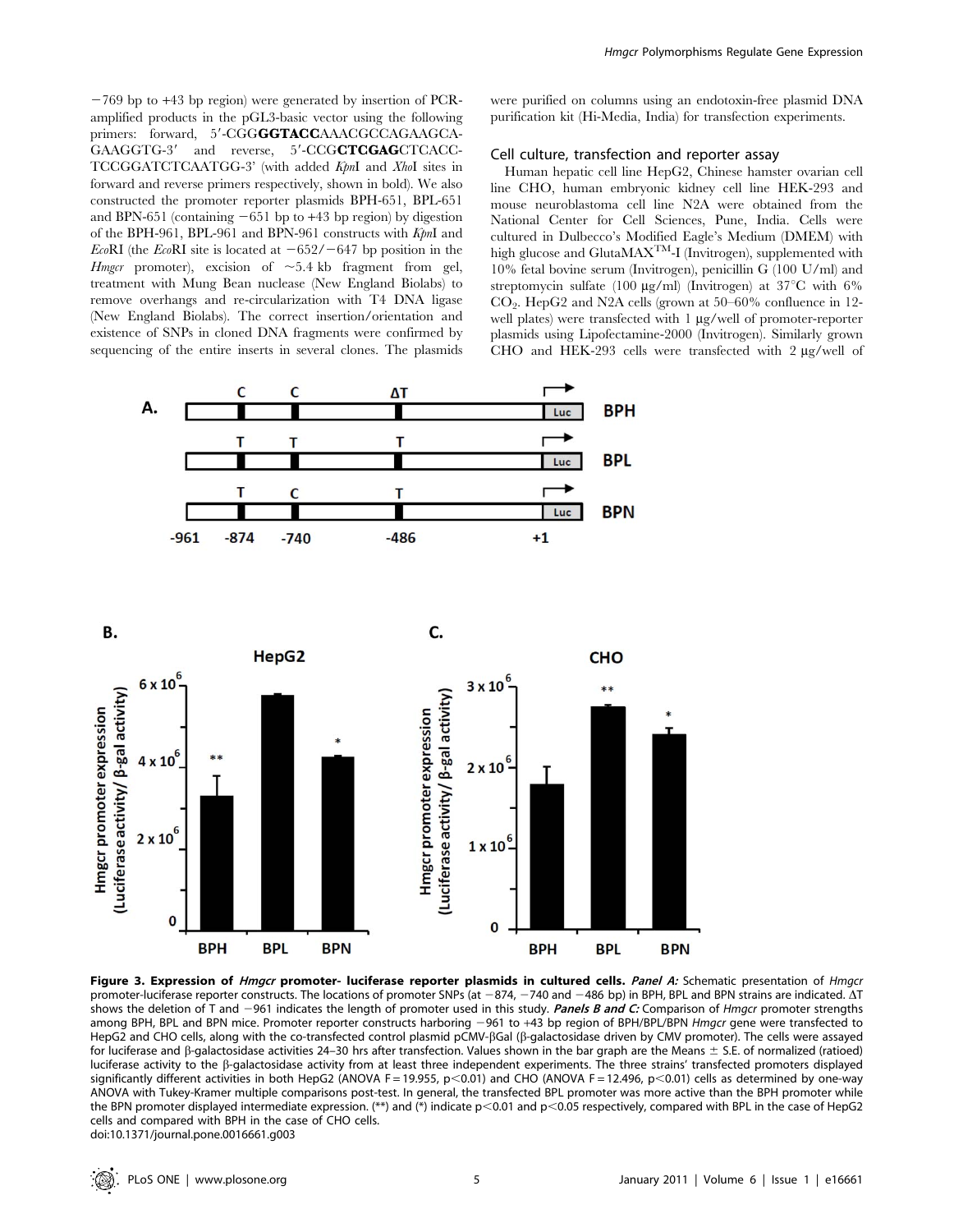plasmids by calcium phosphate method [18]. As an internal control for transfection efficiency, cells were co-transfected with 0.5  $\mu$ g/well of a  $\beta$ -galactosidase expression plasmid. Cells were lysed 24–30 hours after transfection for reporter assays. The luciferase assay was carried out with some modifications of a previously described method [19,20]. The beta-gal assay was carried out using ortho-nitrophenyl  $\beta$ -D-galactopyranoside as substrate. See Text S1 for details.The results were expressed as firefly luciferase/ $\beta$ -galactosidase activity.

To test the effect of nicotine on *Hmgcr* promoter activity, HepG2 and CHO cells transfected with promoter-reporter plasmids were treated with various doses  $(100 \mu M)$  to 1 mM of nicotine bitartarate (Sigma-Aldrich, USA) five hours after transfection and incubated for 16–18 hrs. Likewise, to test the effect of cholesterol, cells were grown in lipid-free DMEM medium (Hyclone-Thermo, USA) and transfected cells were treated with  $0.5 \mu g/ml$  of 25-hydroxycholesterol and 12 mg/ml cholesterol (Sigma-Aldrich) for 24–30 hrs. Cells were treated with this mixture of sterols because although 25 hydroxycholesterol was more potent than cholesterol in suppressing reductase activity, but it could not replace cholesterol in maintaining the cell growth [21,22]. Cells were lysed and assayed for luciferase activity as described above.

In some experiments, promoter-reporter constructs were cotransfected with various transcription factor plasmids into CHO cells: pmiw-nMyc expressing mouse n-Myc cDNA [23], pmiw-Max expressing human Max cDNA [24] and pc-Fos expressing mouse c-Fos cDNA [25]. In these co-transfection experiments, the insert-free vectors pmiwSV (in case of n-Myc/Max) and pSGI (in case of c-Fos) were used as balancing plasmids in different transfection mixtures. As a control for varying cell number within individual wells, total protein contents were measured in cell lysates using Bradford's assay reagent (Sigma-Aldrich). Luciferase activities in cell lysates were expressed as relative light units  $[RLU]/\mu$ g protein.

## Electrophoretic mobility shift assay (EMSA)

Nuclear protein extracts from HepG2 cells were prepared using the ProteoJET cytoplasmic and nuclear protein extraction kit (Fermentas Life Sciences, USA) and stored in aliquots at  $-80^{\circ}$ C until use. See Text S1 for details.

The following oligos and their complementary strands were obtained from Ocimum Biosolutions, India: BPH-nMyc/Max, 5'-GTGTAAGCACCCGAGAGTGGGA-3 (harboring C alelle at the  $-740$  bp position, shown in bold); BPL-nMyc/Max,  $5'$ -GTGTAAGCACCTGAGAGTGGGA -3 (harboring T allele at the  $-740$  bp position, shown in bold); BPH-c-Fos,  $5'$ -GAAGGG-TAAGTTACTCCAGGCTAACA-3' (harboring C allele at the - $874$  bp position, shown in bold); BPL-c-Fos,  $5'$ - GAAGGG-TAAGTTACTCTAGGCTAACA-3' (harboring T allele at the  $-874$  bp position, shown in bold) and the control primers nMyc/ Max-consensus, 5'- GTGTAAGCACGTGAGAGTGGGA -3'  $(consensus$  n-Myc motif in bold) and c-Fos-consensus,  $5'$ -GAAGGGTAAGTGAGTCAAGGCTAACA-3' (consensus c-Fos motif in bold). These single stranded oligomers were biotinylated using the Biotin 3' End Labeling kit (Pierce, USA) and annealed. See Text S1 for details.

For EMSA, 10 µg of nuclear protein extract was incubated with binding buffer [10 mM Tris, 50 mM KCl and 1 mM dithiothreitol at pH 7.5], 50 ng/ $\mu$ l poly-dI-dC and 20 fmol of biotinylated oligo for 20 min at room temperature. The reaction mixtures were resolved on 1.5 mm thick 5% non-denaturing polyacrylamide gels and transferred to nylon-66 membranes (Fluka, USA). The DNA oligomers were UV cross-linked to membrane at 312 nm for 10 min. The biotinylated probes were detected by chemiluminescence using LightShift Chemiluminescent EMSA kit (Pierce).

# Data presentation and statistics

Promoter/reporter transient transfections were carried out at least three times and results were expressed as mean  $\pm$  S.E. Statistical significance was calculated by student's t-test and oneway analysis of variance (ANOVA) with Tukey-Kramer multiple comparisons post-test, as appropriate in different experiments using the InStat 3 program (GraphPad software, USA).

# Results

# Discovery of polymorphisms in the mouse Hmgcr gene

Sequencing of the Hmgcr locus in BPH, BPL and BPN mice yielded several SNPs (Table 2). In the promoter region, 3 SNPs



Figure 4. Endogenous *Hmgcr* expression in BPH and BPL liver tissues. Total RNA was extracted from liver tissues of BPH (n = 4) and BPL  $(n=4)$  mice and total cDNA was synthesized. Real-time PCR using the cDNA preparations were carried out with mouse *Hmgcr* specific primers as described in the Materials and Methods. The Hmgcr mRNA levels among the samples were normalized by GAPDH (panel A) and 18S rRNA (panel B). The Hmgcr mRNA abundance in BPL was significantly higher than BPH. doi:10.1371/journal.pone.0016661.g004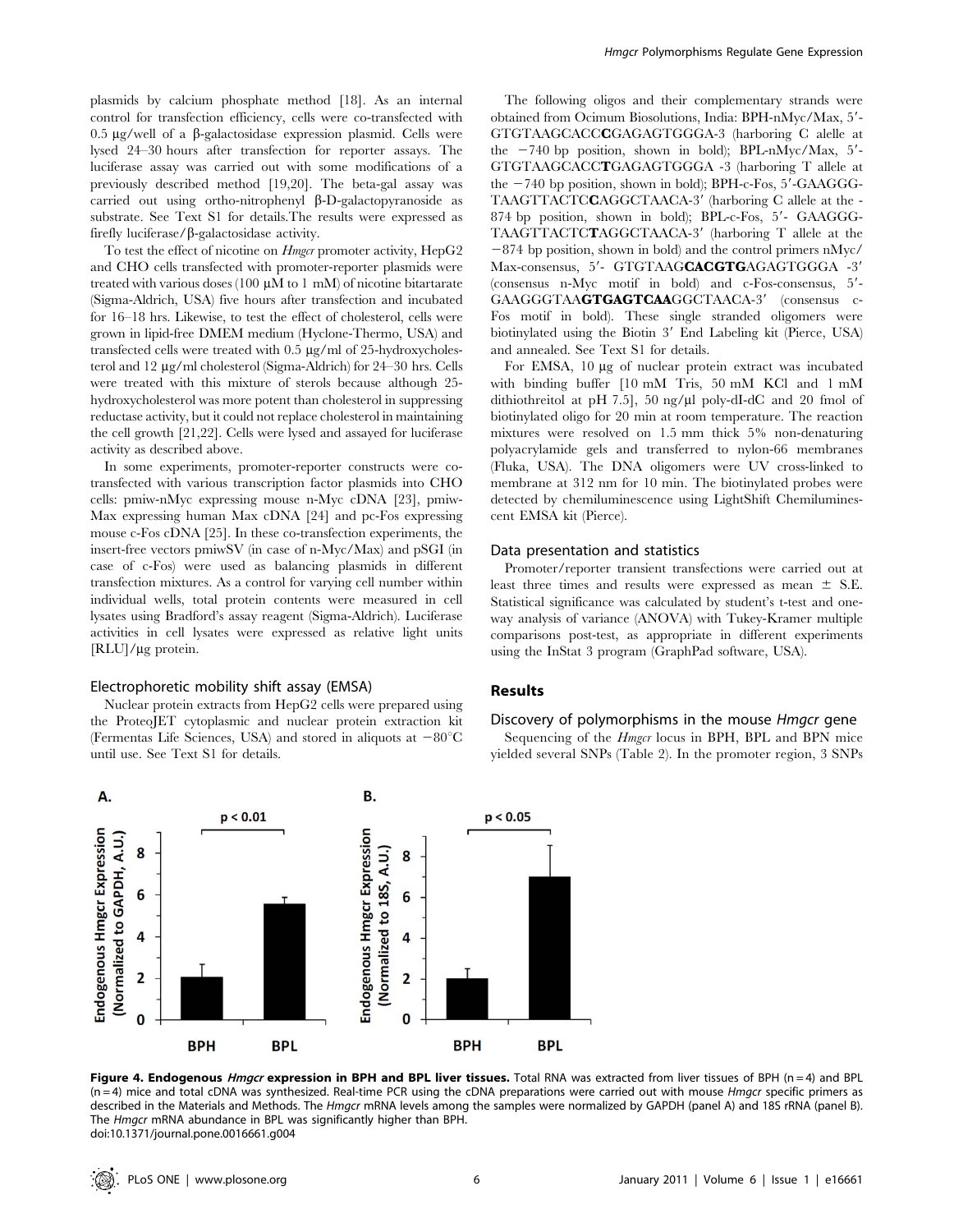were detected: at  $-874$  bp (C/T),  $-740$  bp (C/T) and  $-486$  bp (T/ $\Delta$ T). Analysis of the sequences immediately surrounding these promoter SNPs by ConSite (http://asp.ii. uib.no:8090/cgi-bin/CONSITE/consite; [26]) for identification of cis-regulatory elements revealed the presence of putative binding sites for the transcription factors c-Fos (at -881 to  $-874$  bp), n-Myc (at  $-744$  to  $-739$  bp) and Max ( $=Myc$ associated factor X; at  $-747$  to  $-738$  bp). The  $-874T$  variant in BPL/BPN contributed to a better binding site than the  $-874C$  variant in BPH for c-Fos (Fig. 2). Likewise, the  $-740T$ 

allele in BPL contributed to better binding sites for n-Myc and Max than the  $-740C$  allele in BPN/BPH (Fig. 2). The deletion of T at  $-486$  bp in BPH did not alter any transcription factor binding site.

In addition to the above-mentioned promoter variations, eight SNPs in coding exons and three SNPs in the 3'-UTR were detected (Table 2). Seven of the exonic SNPs altered amino acid residues and four of those belonged to the catalytic domain of the Hmgcr enzyme. Of note, no SNP was detected in the 5'-UTR region and intronic regions flanking the exons.



Figure 5. Effect of nicotine on *Hmgcr* promoter expression. HepG2 and CHO Cells were transfected with BPL/BPH *Hmgcr* promoter (-961 to +43 bp)/firefly luciferase construct. Transfected cells were treated with various doses of nicotine (100 µM, 200 µM and 1 mM) and incubated for 16-18 hrs. Cells were lysed and assayed for luciferase activity and protein concentration. Results were expressed as Mean  $\pm$  S.E. of the ratio of firefly luciferase activity/µg protein. Each experiment was performed in triplicate and repeated at least three times. Nicotine significantly induced the expression of Hmgcr promoters in both HepG2 and CHO cells, to a greater extent in the case of BPL than BPH. (\*\*) and (\*) indicate p<0.01 and p<0.05 respectively, with respect to the mock (without stimulation). doi:10.1371/journal.pone.0016661.g005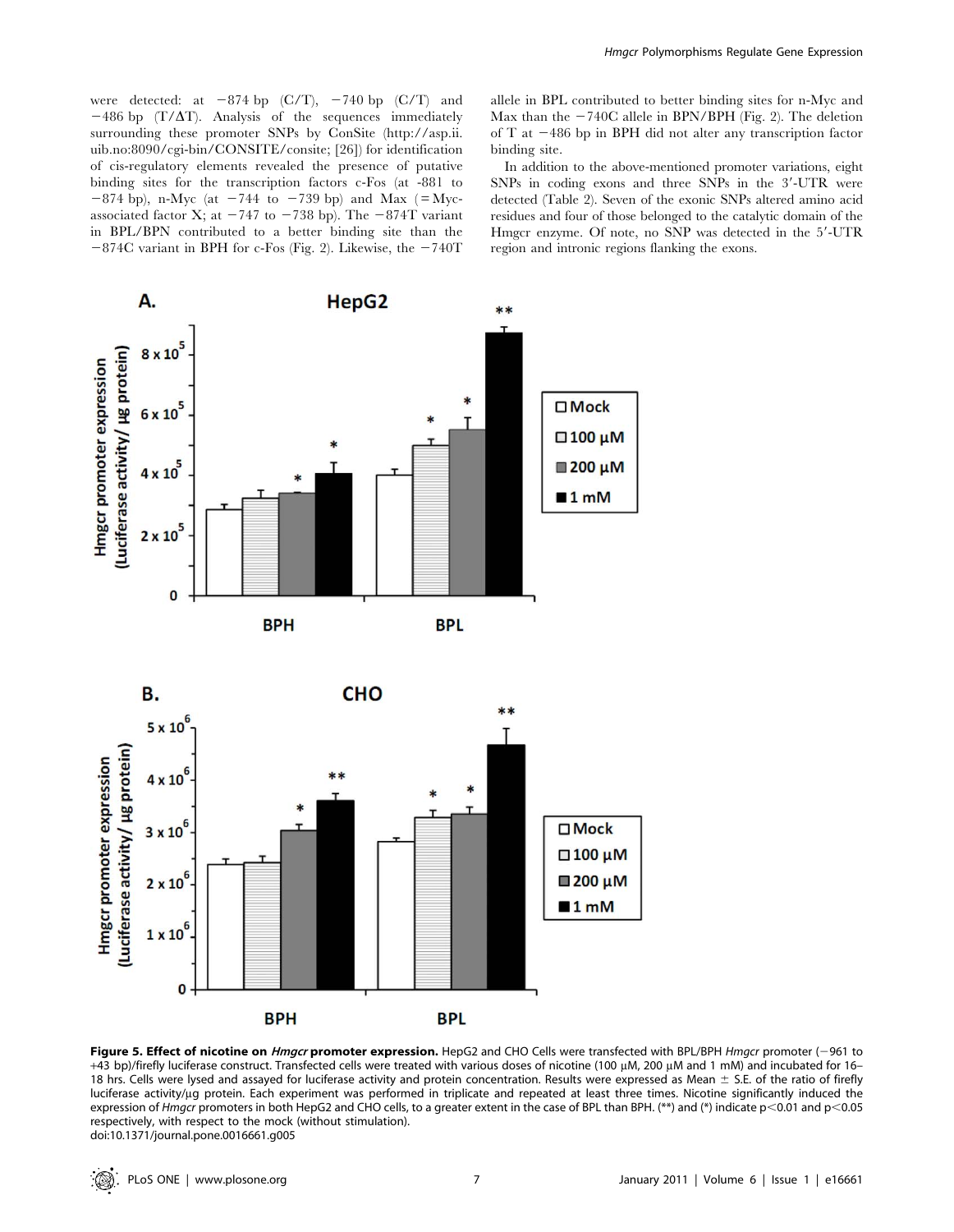#### Basal expression of the Hmgcr promoters in cultured cells

To test functional implication of the *Hmgcr* promoter SNPs, BPH/BPL/BPN promoter/luciferase reporter constructs (Fig. 3A) were transfected into HepG2, CHO, HEK-293 and N2A cells. In HepG2 cells, the BPL promoter activity was  $\sim$ 1.8-fold higher  $(p<0.01)$  than the BPH promoter; the BPN promoter activity was  $\sim$ 1.4-fold less (p $\leq$ 0.05) than the BPL promoter (Fig. 3B). Similarly, CHO cells showed  $\sim$  1.5-fold higher (p $\leq$ 0.01) promoter activity in the case of BPL than BPH; the BPN promoter was  $\sim$  1.3 –fold more active  $(p<0.05)$  than the BPH promoter (Fig. 3C). In HEK-293 cells, BPL and BPN promoter activities were  $\sim$  1.4-fold  $(p<0.01)$  and  $\sim$ 2.2-fold  $(p<0.01)$  respectively higher than the BPH promoter activity (Table S1). In N2A cells, activities of the BPL and BPN promoters were  $\sim$  1.9-fold (p $\lt$ 0.01) and  $\sim$  1.4-fold  $(p<0.05)$  respectively higher than the BPH promoter (Table S1). Thus, across these cell lines, in general, the BPL promoter was more active than the BPH promoter while the BPN promoter expression was intermediate.

## Endogenous Hmgcr expression in BPH and BPL mice

To study whether endogenous *Hmgcr* expressions differ between BPH and BPL mice in parallel to transfected promoter activities, we measured *Hmgcr* mRNA levels in liver tissues by real-time PCR. We chose liver tissues for this experiment because the liver is the primary site of de novo cholesterol biosynthesis and an important regulator of whole-body intermediary metabolism [27,28]. The BPL liver samples showed significantly higher  $(\sim 2.6\text{-}6$ ld when normalized to GAPDH,  $p = 0.002$ ;  $\sim 3.4$ -fold when normalized to 18S rRNA,  $p = 0.022$ ) level of *Hmgcr* mRNA than the BPH liver samples (Fig. 4).

# Augmentation of Hmgcr promoter activities by nicotinic stumulation

Since nicotine administration augments cholesterol biosynthesis [29–31], we tested the effect of nicotine (100  $\mu$ M–1 mM) on BPHand BPL- Hmgcr promoters in cultured cells. Acute nicotine treatment caused significantly dose-dependent induction of promoter activities in both HepG2 (up to  $\sim$ 2.2-fold; Fig. 5A) and CHO cells (up to  $\sim$  1.7-fold; Fig. 5B). Similar to basal expressions, BPL-promoter activities after nicotine were greater than BPH at all nicotine doses. At the highest dose (1 mM) the BPL vs. BPH promoter activities were:  $\sim 8.7 \times 10^5$  RLU/ $\mu$ g protein vs.  $\sim$ 4.1×10<sup>5</sup> RLU/µg protein in HepG2 cells, p<0.01;  $\sim$ 4.7×10<sup>6</sup> RLU/µg protein vs.  $\sim$ 3.6×10<sup>6</sup> RLU/µg protein in CHO cells,  $p<0.05$ ; (Fig. 5).

# Differential responses of Hmgcr promoters to cholesterols

Sterols are known to negatively regulate *Hmgcr* expression as well as enzyme activity [22,32,33]. Therefore, we tested the effect of cholesterols on BPH- and BPL- Hmgcr promoter activities. Both promoters displayed significant reductions in luciferase activities with respect to corresponding basal values; the extent of downregulation was more pronounced in the case of BPL than BPH  $(-77\%, p<0.01 \text{ vs. } -53\%, p<0.05 \text{ in HepG2 cells and } -49\%,$ p $<0.01$  vs.  $\sim$ 32%, p $<0.05$  in CHO cells; Fig. 6).

## Functional characterization of the Hmgcr promoter SNPs

To assess the contribution of each *Hmgcr* promoter SNP towards the differential expression of transfected BPH and BPL promoter/ reporter plasmids (Fig. 3), we undertook systematically progressive deletion of the promoter region. First, we generated the BPH-769 and BPL-769 constructs (Fig. 7A) wherein the C-874T SNP was



Figure 6. Effect of sterols on *Hmgcr* promoter expression. HepG2 and CHO Cells cultured in lipoprotein-deficient medium were transfected with BPL/BPH Hmgcr promoter  $(-961$  to  $+43$  bp)/firefly luciferase construct. Transfected cells were treated with of 25- Hydroxycholeserol (0.5  $\mu$ g/ml) and of cholesterol (12  $\mu$ g/ml) and incubated for 24–30 hrs. Cells were lysed and assayed for luciferase activity as well as protein concentration (for normalization). The normalized Hmgcr promoter activity in response to sterols (as percentage of control/basal) were expressed as Mean  $\pm$  S.E. Each experiment was performed in triplicate and repeated at least three times. Significant reduction in promoter activity was observed in both HepG2 and CHO cells, to a greater extent in the case of BPL than BPH. (\*\*) and (\*) indicate  $p<0.01$  and  $p<0.05$  respectively, with respect to the mock (without stimulation).

doi:10.1371/journal.pone.0016661.g006

excluded. Transfection of these constructs into HepG2 and CHO cells showed that the BPL promoter was  $\sim$ 25–30% (p $<$  0.01) more active than the BPH promoter (Fig. 7B and 7C).

Second, we generated the BPH-651 and BPL-651 constructs (Fig. 8A) wherein the C-874T and C-740T SNPs were excluded. Transfection of these constructs into HepG2 and CHO cells displayed no significant difference in *Hmgcr* promoter activity between BPH and BPL strains (Fig. 8B and 8C).

Taken together (Fig. 3, 7 and 8), while the  $-486$  (T/ $\Delta$ T) SNP did not influence promoter activity, the C-874T and C-740T SNPs were functional and responsible for the higher *Hmgcr* promoter activity in BPL than BPH. Consistently, the BPN-769 and BPH-769 constructs [that differed only at the  $-486$  (T/ $\Delta$ T) SNP position] did not display any difference in expression in HepG2 and CHO cells (data not shown). Likewise, the BPN-651 promoter-reporter construct also did not show any difference in luciferase activity as compared to BPL-651/BPH-651 construct in HepG2 and CHO cells (data not shown).

# The transcription factors c-Fos, n-Myc and Max modulate Hmgcr expression

Since computational analysis of the promoter sequences around the C-874T and C-740T SNPs predicted better binding affinity of c-Fos, n-Myc and Max to the BPL promoter than the BPH promoter (Fig. 2), we tested the effect of co-transfection of expression plasmids of these transcription factors with BPL-/BPHpromoter-reporter constructs in CHO cells. The BPL- and BPHpromoters were differentially augmented by c-Fos/n-Myc/Max (Fig. 9). At the lower dose  $(1.0 \mu g/well)$  of the transcription factors,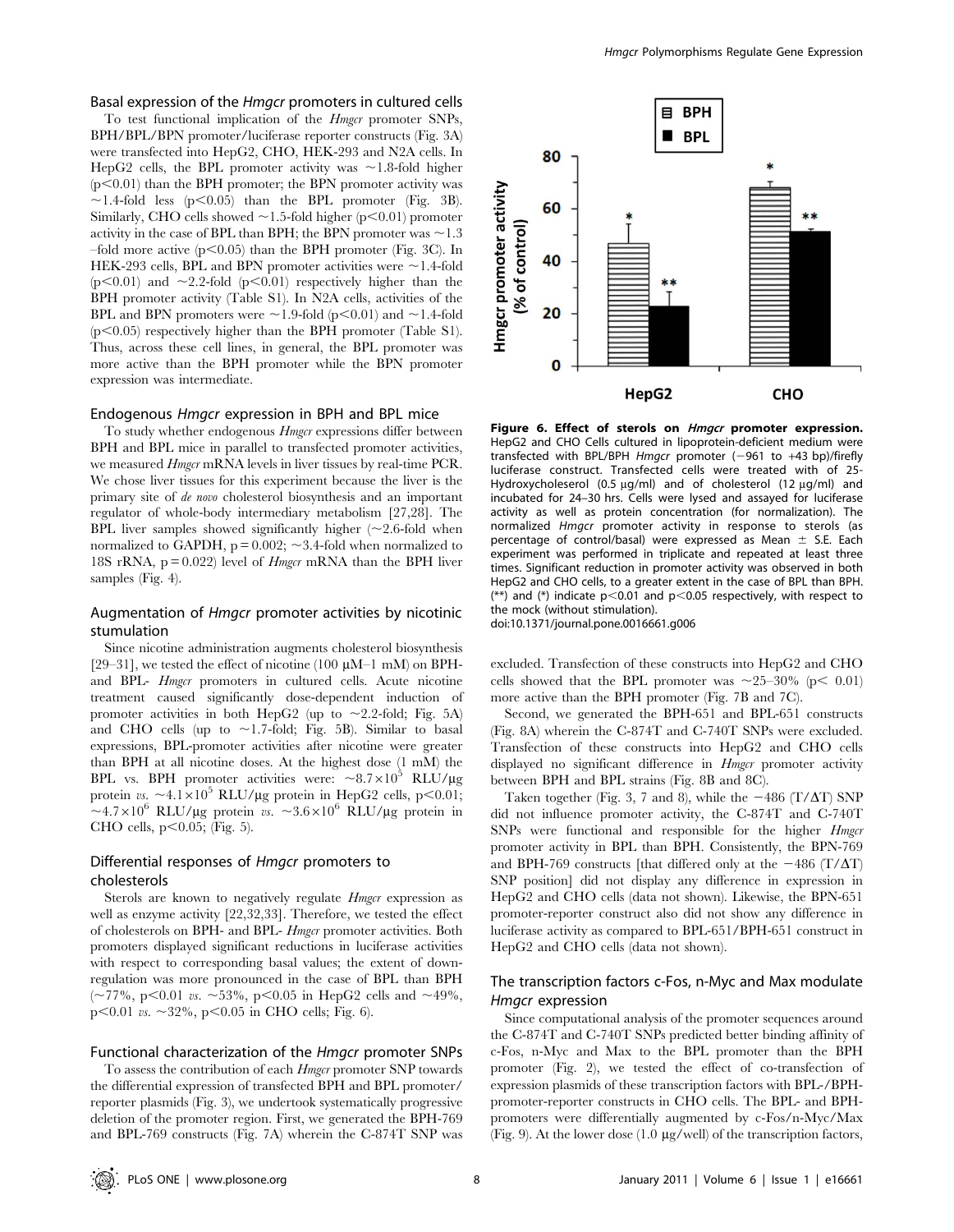

Figure 7. Role of the C-740T and AT-486T SNPs in the differential activity of *Hmgcr* promoter. The BPH-769 and BPL-769 promoter/firefly luciferase reporter constructs harboring C/T SNP at the  $-740$  bp position and  $\Delta T/T$  SNP at the  $-486$  bp position (*panel A*) were generated as described in the Materials and Methods section. These constructs were transfected into HepG2 and CHO cells, along with co-transfected bgalactosidase expression plasmid. Cells were lysed 24–30 hrs after transfection and assayed for luciferase activity as well as b-galactosidase activity. Values shown in the bar graph are the Means  $\pm$  S.E. of normalized luciferase activity (ratioed with respect to  $\beta$ -galactosidase activity) from at least three independent experiments. The BPL promoter displayed significantly higher activity than the BPH promoter in HepG2 (panel B) and CHO cells  $\Omega$ 

doi:10.1371/journal.pone.0016661.g007

extents of activation of the BPL- promoter over BPH-promoter were  $\sim$ 1.1-,  $\sim$ 2.0- and  $\sim$ 3.7–fold for c-Fos (Fig. 9A), n-Myc (Fig. 9B) and Max (Fig. 9C) respectively. At the higher dose  $(2.0 \mu g/well$  of c-Fos/n-Myc/Max), although no significant difference in stimulation between BPL- and BPH- promoter was observed in the case of n-Myc, the BPL-promoter activation was still significantly more than the BPH-promoter in case of c-Fos  $(\sim1.4\text{-fold}, \, p<0.01; \, \text{Fig. 9A})$  and Max  $(\sim1.6\text{-fold}, \, p<0.01; \, p<0.01)$ Fig. 9C).

# Differential binding of nuclear proteins with BPL- and BPH- Hmgcr promoter domains

To test whether the BPL- and BPH- Hmgcr promoter domains harboring putative binding sites for c-Fos and n-Myc/Max interact differently with HepG2 nuclear proteins, we carried out EMSA experiments. The BPL c-Fos oligo (that contained a better binding site for c-Fos) showed altered complex formation pattern as compared to the BPH c-Fos oligo (Fig. 10A, lanes 8 and 9 vs. lanes 5 and 6). Likewise, the BPL n-Myc/Max oligo (containing a better binding site for n-Myc/Max) yielded higher amount of a specific nuclear protein-oligo complex than the BPH n-Myc/Max oligo (Fig. 10B, lanes 8 and 9 vs. lanes 5 and 6). As a positive control, we tested complex formation using consensus c-Fos oligo (Fig. 10A, lanes 2 and 3) and consensus n-Myc/Max oligo (Fig. 10B, lanes 2 and 3). As negative controls, when no nuclear extract was added to binding reactions, only labeled oligo bands were observed (Fig. 10A and 10B: lanes 1, 4 and 7).

## **Discussion**

#### Mouse Hmgcr genetic polymorphisms

Several SNPs were discovered in the mouse *Hmgcr* gene (Table 2). Two (C-874T and C-740T) of the 3 promoter SNPs that distinguished BPL from BPH were transcriptionally active. Alignment of the orthologous mammalian sequences around these two SNP positions revealed that these promoter regions were highly conserved (Fig. 11). The C allele at  $-874$  bp (present in BPH) occurred in primates while the  $-874T$  allele was found in rodents (Fig. 11A). On the other hand, the C allele at  $-740$  bp (present in BPH) occurred in rodents while the corresponding T allele was found in primates (Fig. 11B).

Seven of the 8 exonic SNPs altered amino acid residues while one was synonymous. Notably, two non-synonymous variations (Aspartate296Asparagine in the trans-membrane region and Glutamic acid455Lysine in the catalytic domain of the enzyme) distinguished BPL from BPH. Interestingly, alignment of the orthologous sequences around the non-synonymous SNPs revealed that while the *Hmgcr* coding sequence was extremely conserved among mammals (data not shown) amino acid variations discovered in this study were unique to these strains excepting the BPL-Aspartate296, which also occurred in rat (Fig. 11C). However, the functional implications of these polymorphisms are not yet known.

Besides the promoter and 20 exons, we also sequenced the exon-intron borders of the *Hmgcr* gene to probe for any alternative splicing among these strains because a number of studies reported variations in HMGCR exon/intron splicing in humans and CHO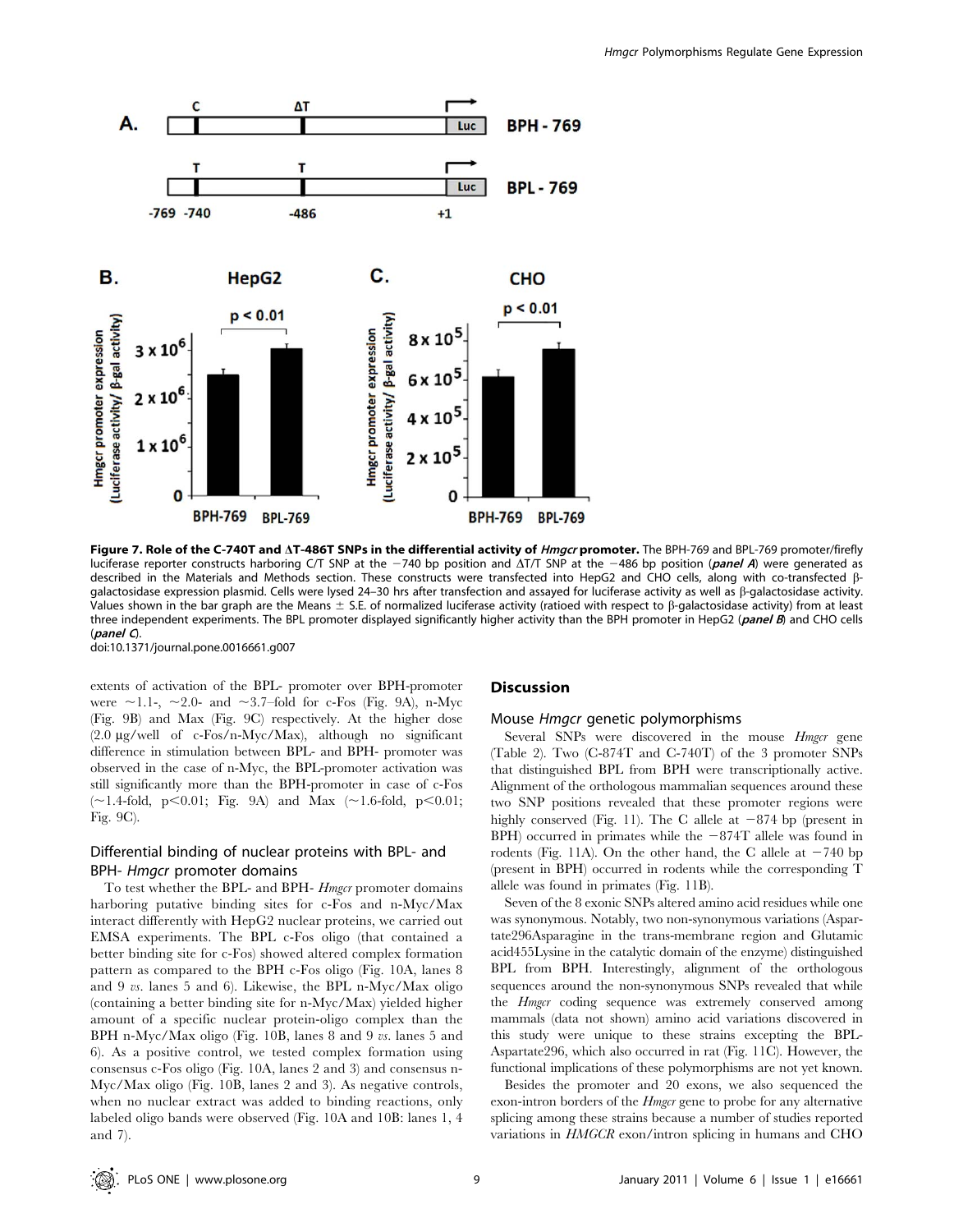

Figure 8. The AT-486T SNP in the mouse *Hmgcr* promoter is not functional. The BPH-651 and BPL-651 promoter/firefly luciferase reporter constructs harboring  $\Delta T/T$  SNP at the -486 bp position (*panel A*) were generated as described in the Materials and Methods section. These constructs were transfected into HepG2 and CHO cells, along with co-transfected ß-galactosidase expression plasmid. Cells were lysed 24-30 hrs after transfection and assayed for luciferase activity as well as  $\beta$ -galactosidase activity. Values shown in the bar graph are the Means  $\pm$  S.E. of normalized luciferase activity (ratioed with respect to b-galactosidase activity) from at least three independent experiments. No difference in the activity between the BPH and BPL promoter was observed in HepG2 ( $panel B$ ) and CHO cells ( $panel C$ ). doi:10.1371/journal.pone.0016661.g008

cells [34–39]. In humans, HMGCR alternative splicing has been associated with inter-individual variation in plasma low-density lipoprotein cholesterol response to statin treatment [34,35]. However, we did not find any interstrain variation in the consensus splice donor (GU) or acceptor (AG) dinucleotides in the *Hmgcr* introns.

#### Molecular basis of altered Hmgcr expression

Expression of promoter-reporter constructs in cultured cells showed that the C-874T and C-740T SNPs were functional. The  $-740$ T allele alone contributed to  $\sim$ 25–30% higher promoter activity than the  $-740C$  allele (Fig. 7 and 8); the  $-740T$  and  $-874$ T alleles together resulted in  $\sim$ 150–180% higher expression of the BPL promoter than the BPH promoter (that contained the  $-740C$  and  $-874C$  alleles) (Fig. 3). Consistently, the BPN promoter (that harboured the  $-740C$  and  $-874T$  alleles) displayed intermediate activity  $(\sim 125-135\%$  as compared to the BPH promoter; Fig. 3).

How might the C-874T and C-740T SNPs alter the *Hmgcr* promoter activity? Computational analysis (by ConSite) revealed that these T alleles offered better binding sites for c-Fos, n-Myc and Max as compared to the C alleles (Fig. 2). Consistent with these computational predictions, over-expression of c-Fos, n-Myc and Max in CHO cells augmented the BPL-Hmgcr promoter activity to a greater extent than the BPH-Hmgcr promoter (Fig. 9). Interestingly, the extent of alteration of the promoter expression by c-Fos/n-Myc/Max paralleled with the differences in ConSite score (an index of binding affinity of a transcription factor protein with a DNA motif) between the motifs for BPL and BPH. For example, among these three proteins, the difference in ConSite score was the highest between BPL-Max and BPH-Max motifs  $(7.054-2.925\approx4$  units) and the least between BPL-c-Fos and BPH-c-Fos motifs  $(3.933-2.994\approx1$  unit); Max co-expression resulted in more dramatic differences between BPH and BPL promoter activity while the c-Fos co-expression showed the least difference in promoter activities, especially at the lower doses of the transcription factor plasmid (Fig. 9). In addition, EMSA experiments also showed enhanced complex formation of HepG2 nuclear proteins with the BPL c-Fos/n-Myc/Max oligos than the BPH c-Fos/n-Myc/Max oligos (Fig. 10) confirming roles of the promoter variants in the differential *Hmgcr* gene expression.

Of note, c-Fos, a basic leucine zipper (bZIP) protein and a major component of the activator protein-1 transcription factor complex, has been implicated as a regulator of cell proliferation, differentiation and transformation [40–42]. A recent study reported recruitment of c-Fos to the Hmgcr promoter for transcriptional regulation under acute kidney injury in mice [43]. The transcription factor n-Myc is a basic helix-loop-helix leucine zipper (bHLH-ZIP) protein that heterodimerizes with the transcription factor Max and play important roles in neuronal differentiation and cell proliferation [44–48]. Although n-Myc and Max have been reported to regulate transcription of many genes [49–53], this study, for the first time, provides evidence for regulation of the *Hmgcr* gene by these transcription factors.

# Differential regulation of Hmgcr promoters by nicotine and cholesterols

Nicotine caused dose-dependent activation of BPL and BPH promoters in both HepG2 and CHO cells; the effect was more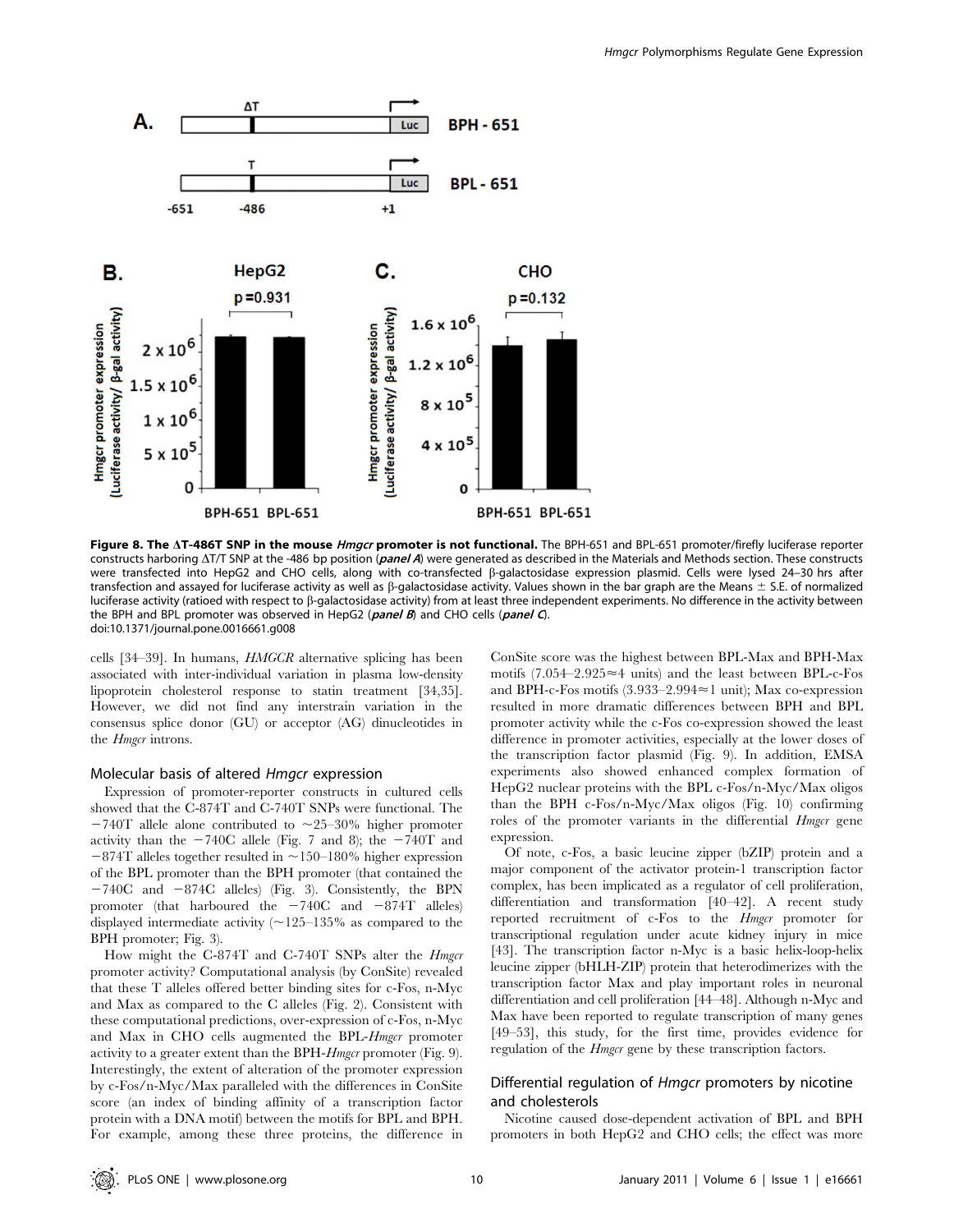



Figure 9. Activation of *Hmgcr* promoter activity by over-expression of c-Fos, n-Myc and Max. CHO cells were transiently transfected with increasing quantities (0–2.0 µg/well) of expression plasmids for the transcription factors c-Fos (Panel A), n-Myc (Panel B) or Max (Panel C) and 1.0 µg/ well of BPL/BPH Hmgcr promoter (-961 to +43 bp)/firefly luciferase construct in 12-well cell culture plates. The total amount of plasmid DNA transfected to each well was made equal by using balancing amounts of the backbone plasmids (viz. pMiwSV plasmid in the cases of n-Myc/Max cotransfection and pSGI plasmid in the case of c-Fos co-transfection). Cells were lysed 24–30 hrs after transfection and assayed for luciferase activity. The results are expressed as ratios of firefly luciferase activity/ $\mu$ g protein and are the mean  $\pm$  SE (n = 3–4 transfections for each construct). Although both BPL and BPH promoters displayed, in general, activation by each of these three transcription factors in a dose-dependent manner with respect to the control, the extents of activations were greater in case of BPL. (\*\*) and (\*) indicate  $p<0.01$  and  $p<0.05$  respectively with respect to the corresponding mock (i.e., without a co-transfected transcription factor). Co-transfection of Max expression plasmid resulted in more dramatic difference in promoter activities between BPL and BPH while the c-Fos expression plasmid showed the least difference in promoter activities, especially at the equimolar dose (1.0 µg/well transcription factor along with 1.0 µg/well promoter/reporter). doi:10.1371/journal.pone.0016661.g009

prominent in the case of BPL (Fig. 5). Are there functional nicotinic acetylcholine receptors (nAChRs) in these cell types to elicit nicotine-induced Hmgcr promoter stimulation? In isolated rat hepatocytes, nicotine increased intracellular calcium concentration and this phenomenon was blocked by d-tubocurarine, a nAChR antagonist [54]. A recent study also detected the presence of alpha-7 nAChRs in mouse liver by utilizing two carbon-11-labeled alpha-7 nAChR agonists [55]. On the other hand, whereas the presence of  $\alpha$ 7,  $\alpha$ 4 or  $\beta$ 2 subunits of nAChR in CHO cells could not be detected [56], the existence of an intraovarian, non-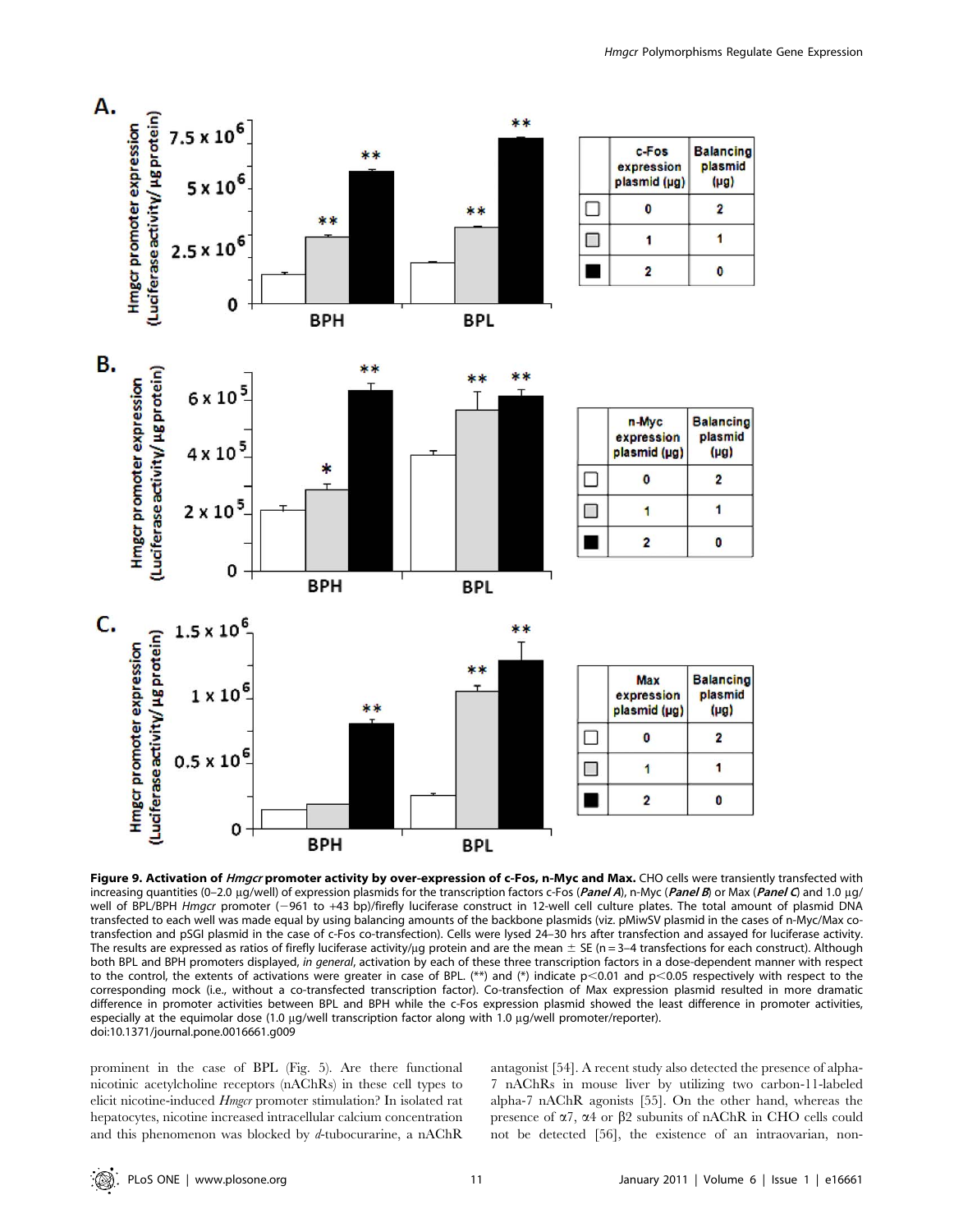

Figure 10. Electrophoretic mobility shift assays demonstrating complex formation between Hmgcr promoter domains and HepG2 nuclear proteins. Panel A: Oligos harboring the consensus c-Fos motif and the BPL-/BPH- Hmgcr promoter c-Fos motifs were biotinylated and incubated with HepG2 nuclear extracts as described in the Materials and Methods section. The BPL c-Fos oligo displayed dramatically enhanced formation a specific nuclear protein–oligo complex (lanes 8 and 9; indicated by a horizontal arrow) as compared to the BPH c-Fos oligo (lanes 5 and 6). As a negative control, no nuclear extract was added in some of the reactions (lane 1, consensus c-Fos oligo; lane 4, BPH c-Fos oligo; lane 7, BPL c-Fos oligo) to visualize the location of free/unbound probes on the gel. As a positive control, complexes formed by the consensus c-Fos oligo are shown in lanes 2 and 3. The results are representative of at least three separate experiments. Panel B: Oligos harboring the consensus n-Myc/Max motif and the BPL/BPH- Hmgcr promoter n-Myc/Max motifs were biotinylated and incubated with HepG2 nuclear extracts as described in the Materials and Methods section. The BPL n-Myc/Max oligo displayed formation of significantly higher amount of a specific nuclear protein– oligo complex (lanes 8 and 9; indicated by a horizontal arrow) as compared to the BPH n-Myc/Max oligo (lanes 5 and 6). As a negative control, no nuclear extract was added in some of the reactions (lane 1, consensus n-Myc/Max oligo; lane 4, BPH n-Myc/Max oligo; lane 7, BPL n-Myc/Max oligo) to visualize the location of free/unbound probes on the gel. As a positive control, complexes formed by the consensus n-Myc/ Max oligo are shown in lanes 2 and 3. The results are representative of at least three separate experiments. doi:10.1371/journal.pone.0016661.g010

neuronal cholinergic system in human and rat has been reported [57,58]. In view of these reports, we speculate that the nicotinic stimulation of Hmgcr promoter in HepG2 and CHO may be mediated by some nAchR subtype(s). Further studies are required to establish the mechanism of nicotinic signal transduction in these cells.

The differential nicotinic activation of *Hmgcr* promoters may be mediated by altered interaction of the c-Fos/n-Myc motifs in cis with c-Fos and n-Myc in trans since these BPH- and BPL- promoter motifs have different binding affinities with these nuclear proteins (Fig. 2 and 10). Notably, several studies have shown that nicotine regulates expression of c-Fos and Myc in different cell types [59– 62]. The different extent of nicotinic stimulation of the *Hmgcr* promoters may also be contributed by the transcription factor cyclic AMP response element binding protein (CREB) because nicotine is known to activate the phosphorylation of CREB, which induces the expression its early target c-Fos [63,64]. Thus, our initial findings indicate hitherto un-described involvement of several transcription factors in nicotine-evoked activation of *Hmgcr* transcription and hence their possible roles in nicotinic modulation of cholesterol biosynthesis. However, further studies are required to confirm the contribution of these transcription factors in the upregulation of *Hmgcr* expression by nicotine.

Similar to nicotine, the BPL- and BPH- *Hmgcr* promoters responded differentially to cholesterols, albeit the effect was downregulation of gene expression; BPL-promoter showed more pronounced repression of the luciferase activity than the BPHpromoter (Fig. 6). What might be the molecular mechanism for this differential response by these promoters? Although the identities of the transcription factors involved in the sterol regulation of *Hmgcr* promoter still remain incompletely understood, previous studies demonstrated important roles for the sterol regulatory element (SRE-1) SRE binding proteins (SREBPs), CCAAT-binding factor/nuclear factor-Y (CBF/NF-Y) and CREB [65–68]. Since the BPL- and BPH- *Hmgcr* did not differ at the SRE-1 or CBF/NF-Y or CRE motifs and the differential expression under the basal conditions was mediated by c-Fos/n-Myc/Max (Fig. 2, 9, 10), the greater sterol-repression (i.e. negative feedback regulation) of the BPL- promoter may be modulated by interaction of SREBP/CBF/NF-Y/CREB with c-Fos/n-Myc/ Max. Of note, 25-hydroxycholesterol has been reported to cause calcium-dependent activation of c-Fos via the ERK1/2 signaling pathway in monocytic THP-1 cells [69]. Further studies are required to unravel the possible regulatory role of c-Fos/n-Myc/ Max in repression of *Hmgcr* expression by cholesterols.

# Hmgcr endogenous gene expression studies: possible mechanisms for differential transcript abundance

Tissue distribution pattern of the *Hmgcr* gene showed a high level of expression in the liver [70]. Consistently, the Hmgcr protein level was reported to be 4- to 6 -fold higher in the liver than most peripheral tissues [27]. In this study, we measured the abundance of *Hmgcr* transcripts in BPH and BPL liver tissues and detected as much as  $\sim$  3.4-fold higher expression in BPL (Fig. 4). Intriguingly, such a large magnitude Hmgcr over-expression in BPL liver cannot be accounted for by functional promoter variants alone because the transfected BPL promoter showed only up to  $\sim$ 1.8-fold higher activity than the BPH promoter in HepG2 cells (Fig. 3). Other genetic and/epigenetic factors may, therefore, also contribute to the difference in the endogenous *Hmgcr* expression in these mouse models. However, the higher *Hmgcr* expression in BPL is consistent with the elevated hepatic cholesterols  $(\sim$  1.4-fold,  $p = 0.025$ ) and plasma cholesterols ( $\sim$ 1.3-fold, p $\leq$ 0.01) in these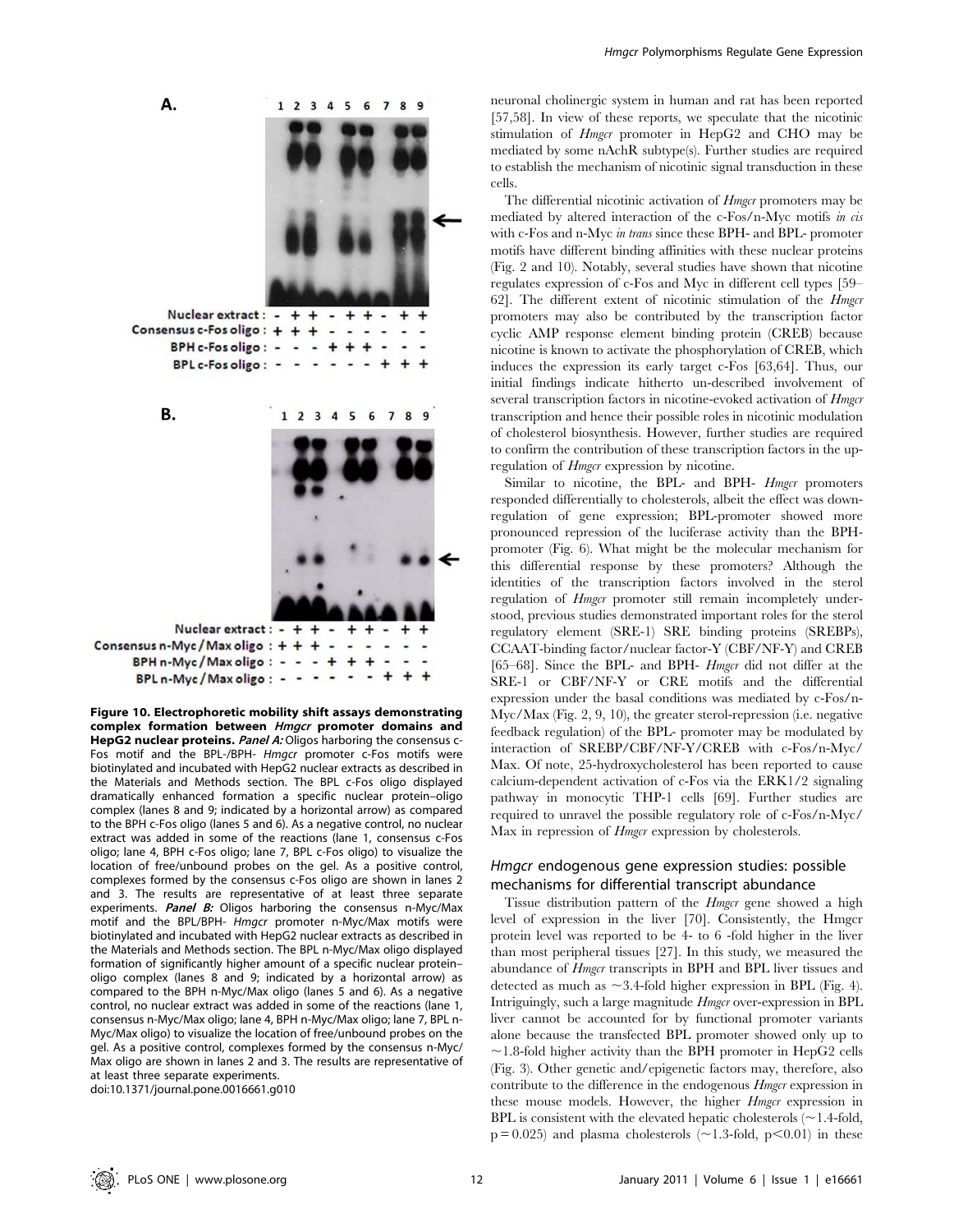

Figure 11. Conservation of Hmgcr sequences among mammalian species. Alignment of orthologous sequences around the promoter polymorphisms C-874T (panel A), C-740T (panel B) and the amino acid variant N296D (panel C) in mouse Hmgcr was carried out using Clustal W. The promoter as well as protein sequences were found to be highly conserved among the mammals. The binding motifs for the transcription factors c-Fos (panel A) and n-Myc/Max (panel B) are shown within brackets. The BPH, BPL and BPN sequences were determined in this study (as described in the Materials and Methods section) while the other sequences were obtained from UCSC/NCBI public databases; the accession numbers for the promoter sequences are: human, NM\_000859.2; chimpanzee, XM\_001148324.1; rhesus monkey, XM\_001104607.2; rat, NM\_013134.2, and the accession numbers for the amino acids sequences are: human, NP\_000850.1; chimpanzee, XP\_001148324.1; rhesus monkey, XP\_001104607.1; rat, NP\_037266.2). The positions of the nucleotide/amino acid variations are indicated by upward arrows. doi:10.1371/journal.pone.0016661.g011

mice as compared to BPH mice (Mouse Phenome Database, Jackson Laboratory; <www.jax.org/phenome>).

Of note, in an earlier genome-wide transcriptome profiling study in adrenal glands, BPH mice displayed  $\sim$  3-fold higher *Hmgcr* expression than BPL mice [12]. What might be the mechanism of such directionally opposite differential *Hmgcr* expression between liver and adrenal glands in these mice? Given that in both these studies, BPL and BPH mice of similar age (5-7 weeks old) and same sex (male) were used, the altered *Hmgcr* expression might be caused/contributed by other factors. For example, *Hmgcr* expression in these strains might occur in a tissue-specific manner, perhaps mediated by specific transcription factors in liver versus adrenals tissues, as reported in the cases of human and rat orthologues of Hmgcr as well as other genes [19,71–76]. Further, the concentration of cholesterol in the plasma reflects the net contribution of cholesterol synthesis, secretion, and absorption from various tissues, including the liver and adrenal glands [77]. Although extrahepatic tissues also have local cholesterol biosynthesis systems [78–80], the cholesterol needs of several tissues are mainly met by receptor-mediated uptake of low-density lipoprotein from the circulation [32]. Notably, in female rats, the highest rate of uptake of sterols was found in adrenal glands where only 4% of the tissue sterol content came from local synthesis [81]. In BPH mice, the supply of low-density lipoprotein cholesterol to the extrahepatic tissues including adrenals might be insufficient due to lower circulating cholesterol in this strain. Therefore, the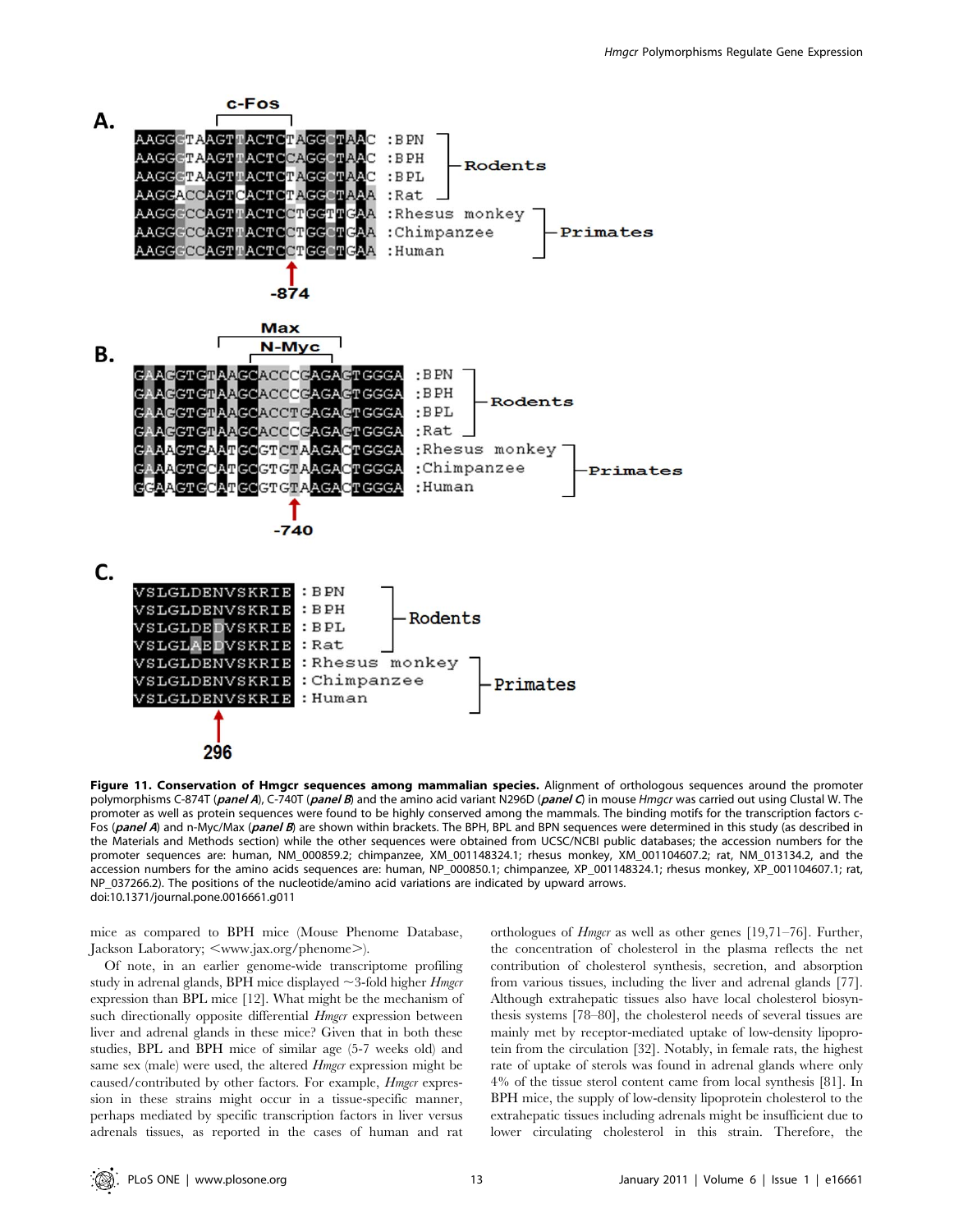upregulation of Hmgcr expression in BPH adrenals [12] might take place to increase de novo cholesterol synthesis in order to meet the local sterol-demand.

Thus, the BPH mouse appears as a unique model where the dyslipidemia and hypertension are not inter-connected. Given that these genetically hypertensive mice were derived solely based on high BP phenotype [14], this phenomenon might be caused/ contributed by segregation of genes. However, such dissociation between severe hypertension and enhanced lipid synthesis in this model may yield important insights into factors that govern the coupling of these traits in humans. Interestingly, this is reminiscent of the recent findings on chromogranin A gene knockout mice, which displayed severe hypertension but unaltered plasma cholesterol level as compared to wild type mice [82].

#### Concluding remarks

The present study unfolded the quantitative impact of two Hmgcr promoter SNPs on gene expression in three mouse models of human essential hypertension. The functional implication of these SNPs for hypertension remains to be elucidated. Further investigations are also required to unravel the qualitative impact of non-synonymous SNPs (especially those in the catalytic region). Nonetheless, this is the first report on identification and molecular characterization of functional polymorphisms at the Hmgcr locus in genetically hypertensive versus genetically hypotensive mice. Future studies may establish additional genetic and molecular links of the *Hmgcr* gene to hypertension and associated cardiovascular disease states.

#### References

- 1. Chapman MJ, Sposito AC (2008) Hypertension and dyslipidaemia in obesity and insulin resistance: Pathophysiology, impact on atherosclerotic disease and pharmacotherapy. Pharmacol Ther 117: 354–373.
- 2. Mule´ G, Cottone S, Nardi E, Andronico G, Cerasola G (2006) Metabolic syndrome in subjects with essential hypertension: relationships with subclinical cardiovascular and renal damage. Minerva Cardioangiol 54: 173–194.
- 3. Xu J, Lecanu L, Han Z, Yao Z, Greeson J, et al. (2003) Inhibition of Adrenal Cortical Steroid Formation by Procaine Is Mediated by Reduction of the cAMP-Induced 3-Hydroxy-3-methylglutaryl-coenzyme A Reductase Messenger Ribonucleic Acid Levels. J Pharmacol Exp Ther 307: 1148–1157.
- 4. Ardekani AM, Walker SJ, Donohue SJ, Stitzel RE, Connors JM, et al. (1989) Adrenocorticotropin and corticosterone levels in pre-weanling spontaneously hypertensive rats. Life Sci 44: 919–925.
- 5. Hashimoto K, Makino S, Hirasawa R, Takao T, Sugawara M, et al. (1989) Abnormalities in the Hypothalamo-Pituitary-Adrenal Axis in Spontaneously Hypertensive Rats during Development of Hypertension. Endocrinology 125: 1161–1167.
- 6. Lim HH, DeLano FA, Schmid-Schonbein GW (2001) Life and Death Cell Labeling in the Microcirculation of the Spontaneously Hypertensive Rat. J Vasc Res 38: 228–236.
- 7. Walker BR, Best R, Shackleton CHL, Padfield PL, Edwards CRW (1996) Increased Vasoconstrictor Sensitivity to Glucocorticoids in Essential Hypertension. Hypertension 27: 190–196.
- 8. Freitas RN, Khaw KT, Wu K, Bowman R, Jeffery H, et al. (2010) HMGCR gene polymorphism is associated with stroke risk in the EPIC-Norfolk study. Eur J Cardiovasc Prev Rehabil 17: 89–93.
- 9. Freitas RN, Khaw KT, Wu K, Bowman R, Jeffery H, et al. (2009) A HMGCR polymorphism is associated with relations between blood pressure and urinary sodium and potassium ratio in the Epic-Norfolk Study. J Am Soc Hypertens 3: 238–244.
- 10. Donnelly LA, Doney AS, Dannfald J, Whitley AL, Lang CC, et al. (2008) A paucimorphic variant in the HMG-CoA reductase gene is associated with lipidlowering response to statin treatment in diabetes: a GoDARTS study. Pharmacogenet Genomics 18: 1021–1026.
- 11. Chasman DI, Posada D, Subrahmanyan L, Cook NR, Stanton VPJ, et al. (2004) Pharmacogenetic study of statin therapy and cholesterol reduction. JAMA 291: 2821–2827.
- 12. Friese RS, Mahboubi P, Mahapatra NR, Mahata SK, Schork NJ, et al. (2005) Common genetic mechanisms of blood pressure elevation in two independent rodent models of human essential hypertension. Am J Hypertens 18: 633–652.
- 13. Fries RS, Mahboubi P, Mahapatra NR, Mahata SK, Schork NJ, et al. (2004) Neuroendocrine Transcriptome in Genetic Hypertension: Multiple Changes in Diverse Adrenal Physiological Systems. Hypertension 43: 1301–1311.

## Supporting Information

Text S1 Supplementary methods. (DOC)

Table S1 Basal expression of Hmgcr promoter-luciferase reporter plasmids in cultured cells. (DOC)

## Acknowledgements

The authors are thankful to Dr. Hisato Kondoh, Osaka University, Japan for providing them with the n-Myc and Max expression plasmids as well as the insert-free vector pmiwSV, and to Dr. Vijay Kumar, International Centre for Genetic Engineering and Biotechnology, New Delhi, India for the c-Fos expression plasmid as well as the corresponding insert-less vector pSGI. The authors would also like to express their gratitude to Dr. D. Karunagaran, Dr. Amal K. Bera, Dr. Madhulika Dixit and Dr. S. Mahalingam of the Department of Biotechnology, IIT Madras for helping them in various ways.

#### Author Contributions

Conceived and designed the experiments: PJS BSS BKS NRM. Performed the experiments: PJS BSS BKS GL PG. Analyzed the data: PJS BSS BKS NRM. Contributed reagents/materials/analysis tools: PJS BKS NRM. Wrote the paper: PJS NRM.

- 14. Schlager G, Sides J (1997) Characterization of hypertensive and hypotensive inbred strains of mice. Lab Anim Sci 47: 288–292.
- 15. Wang F, Wang J, Liu D, Su Y (2010) Normalizing genes for real-time polymerase chain reaction in epithelial and nonepithelial cells of mouse small intestine. Anal Biochem 399: 211–217.
- 16. Schmittgen TD, Zakrajsek BA (2000) Effect of experimental treatment on housekeeping gene expression: validation by real-time, quantitative RT-PCR. J Biochem Biophys Methods 46: 69–81.
- 17. Livak KJ, Schmittgen TD (2001) Analysis of Relative Gene Expression Data Using Real-Time Quantitative PCR and the 2-[Delta][Delta]CT Method. Methods 25: 402–408.
- 18. Jordan M, Wurm F (2004) Transfection of adherent and suspended cells by calcium phosphate. Methods 33: 136–143.
- 19. Mahapatra NR, Mahata M, Ghosh S, Gayen JR, O'Connor DT, et al. (2006) Molecular basis of neuroendocrine cell type-specific expression of the chromogranin B gene: crucial role of the transcription factors CREB, AP-2, Egr-1 and Sp1. J Neurochem 99: 119–133.
- 20. Mahapatra NR, Mahata M, O'Connor DT, Mahata SK (2003) Secretin Activation of Chromogranin A Gene Transcription. J Biol Chem 278: 19986–19994.
- 21. Brown MS, Goldstein JL (1974) Suppression of 3-Hydroxy-3-methylglutaryl Coenzyme A Reductase Activity and Inhibition of Growth of Human Fibroblasts by 7-Ketocholesterol. J Biol Chem 249: 7306–7314.
- 22. Chin DJ, Gil G, Faust JR, Goldstein JL, Brown MS, et al. (1985) Sterols accelerate degradation of hamster 3-hydroxy-3-methylglutaryl coenzyme A reductase encoded by a constitutively expressed cDNA. Mol Cell Biol 5: 634–641.
- 23. Kato K, Kanamori A, Kondoh H (1990) Rapid and transient decrease of N-myc expression in retinoic acid-induced differentiation of OTF9 teratocarcinoma stem cells. Mol Cell Biol 10: 486–491.
- 24. Tsuneoka M, Nakano F, Ohgusu H, Mekada E (1997) c-myc activates RCC1 gene expression through E-box elements. Oncogene 14: 2301–2311.
- 25. Kalra N, Kumar V (2004) c-Fos Is a Mediator of the c-Myc-induced Apoptotic Signaling in Serum-deprived Hepatoma Cells via the p38 Mitogen-activated Protein Kinase Pathway. J Biol Chem 279: 25313–25319.
- 26. Sandelin A, Wasserman WW, Lenhard B (2004) ConSite: web-based prediction of regulatory elements using cross-species comparison. Nucl Acids Res 32: W249–252.
- 27. Tam SP, Brissette L, Ramharack R, Deeley RG (1991) Differences between the regulation of 3-hydroxy-3-methylglutaryl-coenzyme A reductase and low density lipoprotein receptor in human hepatoma cells and fibroblasts reside primarily at the translational and post-translational levels. J Biol Chem 266: 16764– 16773.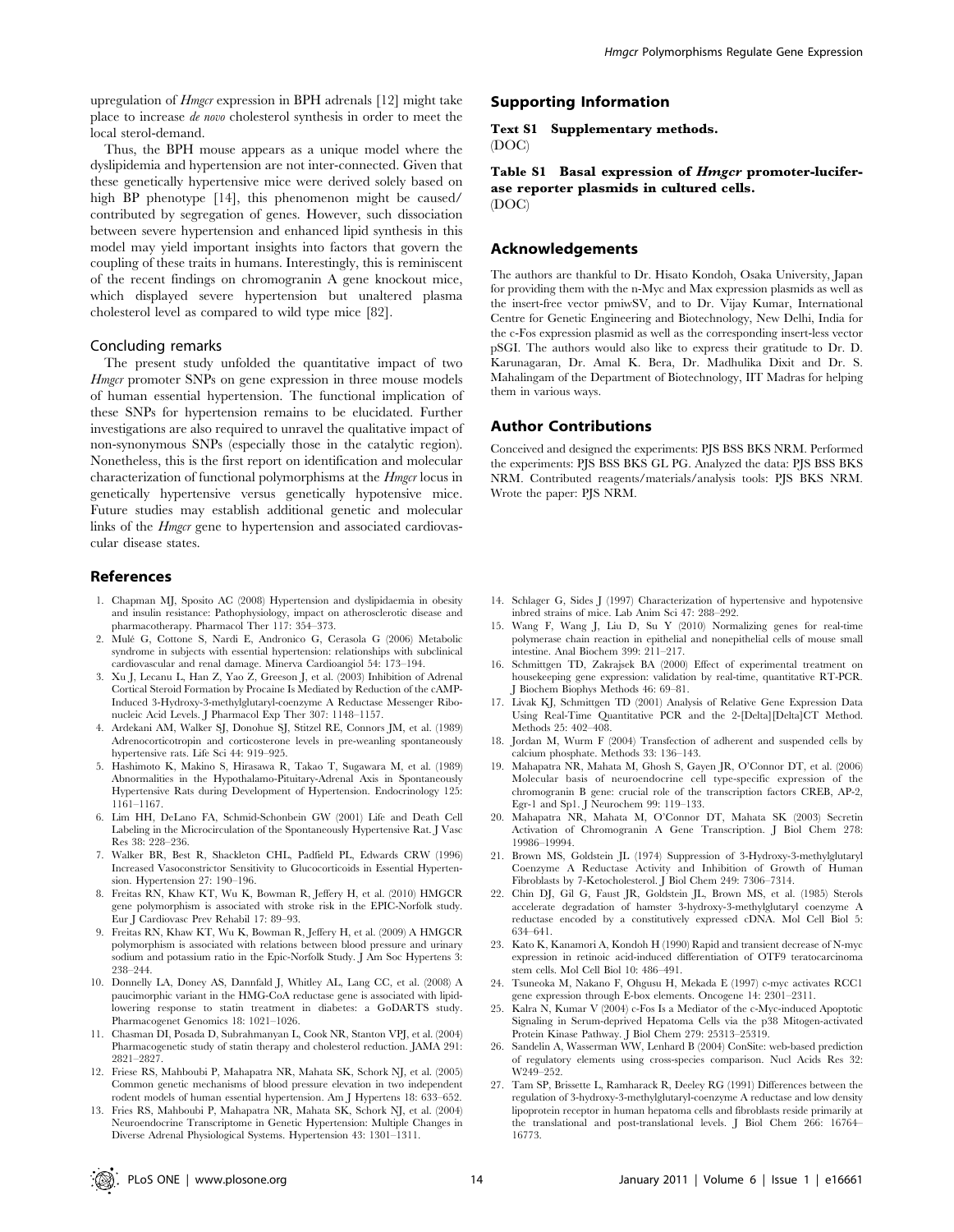- 28. Dietschy JM, Turley SD, Spady DK (1993) Role of liver in the maintenance of cholesterol and low density lipoprotein homeostasis in different animal species, including humans. J Lipid Res 34: 1637–1659.
- 29. Latha MS, Vijayammal PL, Kurup PA (1993) Effect of nicotine administration on lipid metabolism in rats. Indian J Med Res 98: 44–49.
- 30. Chattopadhyay K, Chattopadhyay BD (2008) Effect of nicotine on lipid profile, peroxidation & antioxidant enzymes in female rats with restricted dietary protein. Indian J Med Res 27: 571–576.
- 31. Jarvis CM, Hayman LL, Braun LT, Schwertz DW, Ferrans CE, et al. (2007) Cardiovascular Risk Factors and Metabolic Syndrome in Alcohol- and Nicotine-Dependent Men and Women. J Cardiovasc Nurs 22: 429–435.
- 32. Brown MS, Goldstein JL (1986) A receptor-mediated pathway for cholesterol homeostasis. Science 232: 34–47.
- 33. Busch SJ, Barnhart RL, Martin GA, Flanagan MA, Jackson RL (1990) Differential regulation of hepatic triglyceride lipase and 3-hydroxy-3-methylglutaryl-CoA reductase gene expression in a human hepatoma cell line, HepG2. J Biol Chem 265: 22474–22479.
- 34. Medina MW, Gao F, Ruan W, Rotter JI, Krauss RM (2008) Alternative Splicing of 3-Hydroxy-3-Methylglutaryl Coenzyme A Reductase Is Associated With Plasma Low-Density Lipoprotein Cholesterol Response to Simvastatin. Circulation 118: 355–362.
- 35. Burkhardt R, Kenny EE, Lowe JK, Birkeland A, Josowitz R, et al. (2008) Common SNPs in HMGCR in Micronesians and Whites Associated With LDL-Cholesterol Levels Affect Alternative Splicing of Exon13. Arterioscler Thromb Vasc Biol 28: 2078–2084.
- 36. Medina MW (2010) The Relationship Between HMGCR Genetic Variation, Alternative Splicing, and Statin Efficacy. Discov Med 9: 495–499.
- 37. Engfelt WH, Masuda KR, Paton VG, Krisans SK (1998) Splice donor site mutations in the 3-hydroxy-3-methylglutaryl coenzyme A reductase gene cause a deficiency of the endoplasmic reticulum 3-hydroxy-3-methylglutaryl coenzyme A reductase protein in UT2 cells. J Lipid Res 39: 2182–2191.
- 38. Luskey KL (1987) Conservation of promoter sequence but not complex intron splicing pattern in human and hamster genes for 3-hydroxy-3-methylglutaryl coenzyme A reductase. Mol Cell Biol 7: 1881–1893.
- 39. Reynolds GA, Goldstein JL, Brown MS (1985) Multiple mRNAs for 3-hydroxy-3-methylglutaryl coenzyme A reductase determined by multiple transcription initiation sites and intron splicing sites in the 5'-untranslated region. J Biol Chem 260: 10369–10377.
- 40. Glover JNM, Harrison SC (1995) Crystal structure of the heterodimeric bZIP transcription factor c-Fos-c-Jun bound to DNA. Nature 373: 257–261.
- 41. Dony C, Gruss P (1987) Proto-oncogene c-fos expression in growth regions of fetal bone and mesodermal web tissue. Nature 328: 711–714.
- 42. Grigoriadis AE, Wang ZQ, Cecchini MG, Hofstetter W, Felix R, et al. (1994) c-Fos: a key regulator of osteoclast-macrophage lineage determination and bone remodeling. Science 266: 443–448.
- 43. Naito M, Bomsztyk K, Zager RA (2009) Renal Ischemia-Induced Cholesterol Loading: Transcription Factor Recruitment and Chromatin Remodeling along the HMG CoA Reductase Gene. Am J Pathol 174: 54–62.
- 44. Blackwood EM, Eisenman RN (1991) Max: a helix-loop-helix zipper protein that forms a sequence-specific DNA-binding complex with Myc. Science 251: 1211–1217.
- 45. Cole MD, McMahon SB (1999) The Myc oncoprotein: a critical evaluation of transactivation and target gene regulation. Oncogene 18: 2916–2924.
- 46. Wenzel A, Cziepluch C, Hamann U, Schürmann J, Schwab M (1991) The N-Myc oncoprotein is associated in vivo with the phosphoprotein Max(p20/22) in human neuroblastoma cells. EMBO J 10: 3703–3712.
- 47. Wakamatsu Y, Watanabe Y, Nakamura H, Kondoh H (1997) Regulation of the neural crest cell fate by N-myc: promotion of ventral migration and neuronal differentiation. Development 124: 1953–1962.
- 48. Blackwood EM, Lüscher B, Kretzner L, Eisenman RN (1991) The Myc:Max protein complex and cell growth regulation. Cold Spring Harb Symp Quant Biol 56: 109–117.
- 49. Hu H, Du L, Nagabayashi G, Seeger RC, Gatti RA (2010) ATM is downregulated by N-Myc-regulated microRNA-421. Proc Natl Acad Sci 107: 1506–1511.
- 50. Cotterman R, Knoepfler PS (2009) N-Myc Regulates Expression of Pluripotency Genes in Neuroblastoma Including lif, klf2, klf4, and lin28b. PLoS ONE 4: e5799.
- 51. Auvinen M, Järvinen K, Hotti A, Okkeri J, Laitinen J, et al. (2003) Transcriptional regulation of the ornithine decarboxylase gene by c-Myc/ Max/Mad network and retinoblastoma protein interacting with c-Myc. Int J Biochem Cell Biol 35: 496–521.
- 52. Perini G, Diolaiti D, Porro A, Della Valle G (2005) In vivo transcriptional regulation of N-Myc target genes is controlled by E-box methylation. Proc Natl Acad Sci 102: 12117–12122.
- 53. Shimono A, Okuda T, Kondoh H (1999) N-myc-dependent repression of Ndr1, a gene identified by direct subtraction of whole mouse embryo cDNAs between wild type and N-myc mutant. Mech Dev 83: 39–52.
- 54. Dewar BJ, Bradford BU, T RG (2002) Nicotine increases hepatic oxygen uptake in the isolated perfused rat liver by inhibiting glycolysis. J Pharmacol Exp Ther 301: 930–937.
- 55. Toyohara J, Ishiwata K, Sakata M, Wu J, Nishiyama S, et al. (2010) In vivo evaluation of alpha7 nicotinic acetylcholine receptor agonists [11C]A-582941 and [11C]A-844606 in mice and conscious monkeys. PLoS ONE 5: e8961.
- Hmgcr Polymorphisms Regulate Gene Expression
- 56. Sweileh W, Wenberg K, Xu J, Forsayeth J, Hardy S, et al. (2000) Multistep expression and assembly of neuronal nicotinic receptors is both host-celland receptor-subtype-dependent. Brain Res Mol Brain Res 75: 293– 302.
- 57. Mayerhofer A, Fritz S (2002) Ovarian acetylcholine and muscarinic receptors: Hints of a novel intrinsic ovarian regulatory system. Microsc Res Tech 59: 503–508.
- 58. Mayerhofer A, Dimitrijevic N, Kunz L (2003) The expression and biological role of the non-neuronal cholinergic system in the ovary. Life Sci 72: 2039–2045.
- 59. Schuller HM (2007) Nitrosamines as nicotinic receptor ligands. Life Sciences 80: 2274–2280.
- 60. Liu Q, Zhang J, Zhu H, Qin C, Chen Q, et al. (2007) Dissecting the signaling pathway of nicotine-mediated neuroprotection in a mouse Alzheimer disease model. FASEB J 21: 61–73.
- 61. Valentine JD, Matta SG, Sharp BM (1996) Nicotine-induced cFos expression in the hypothalamic paraventricular nucleus is dependent on brainstem effects: correlations with cFos in catecholaminergic and noncatecholaminergic neurons in the nucleus tractus solitarius. Endocrinology 137: 622–630.
- 62. Mi-Hyeon J, Min-Chul S, Hong K, Ee-Hwa K, Chang-Ju K (2003) Dosedependence of the effect of nicotine on c-Fos expression in the hippocampus of young rats. Neurosci Res Commun 32: 11–19.
- 63. Craig WY (1993) The effect of compounds associated with cigarette smoking on the secretion of lipoprotein lipid by HepG2 cells. Biochim Biophys Acta 1165: 249–258.
- 64. Hu M, Liu Q-s, Chang KT, Berg DK (2002) Nicotinic Regulation of CREB Activation in Hippocampal Neurons by Glutamatergic and Nonglutamatergic Pathways. Mol Cell Neurosci 21: 616–625.
- 65. Smith JR, Osborne TF, Brown MS, Goldstein JL, Gil G (1988) Multiple sterol regulatory elements in promoter for hamster 3-hydroxy-3-methylglutarylcoenzyme A synthase. J Biol Chem 263: 18480–18487.
- 66. Osborne TF (1991) Single nucleotide resolution of sterol regulatory region in promoter for 3-hydroxy-3-methylglutaryl coenzyme A reductase. J Biol Chem 266: 13947–13951.
- 67. Vallett SM, Sanchez HB, Rosenfeld JM, Osborne TF (1996) A Direct Role for Sterol Regulatory Element Binding Protein in Activation of 3-Hydroxy-3 methylglutaryl Coenzyme A Reductase Gene. J Biol Chem 271: 12247– 12253.
- 68. Ngo TT, Bennett MK, Bourgeois AL, Toth JI, Osborne TF (2002) A Role for Cyclic AMP Response Element-binding Protein (CREB) but Not the Highly Similar ATF-2 Protein in Sterol Regulation of the Promoter for 3-Hydroxy-3-Methylglutaryl Coenzyme A Reductase. J Biol Chem 277: 33901– 33905.
- 69. Lemaire-Ewing S, Berthier A, Royer M, Logette E, Corcos L, et al. (2009) 7b-Hydroxycholesterol and 25-hydroxycholesterol-induced interleukin-8 secretion involves a calcium-dependent activation of c-fos via the ERK1/2 signaling pathway in THP-1 cells. Cell Biol Toxicol 25: 127–139.
- 70. Rinn JL, Rozowsky JS, Laurenzi IJ, Petersen PH, Zou K, et al. (2004) Major Molecular Differences between Mammalian Sexes Are Involved in Drug Metabolism and Renal Function. Dev Cell 6: 791–800.
- 71. Gauthier BR (1998) Characterization of a Novel Liver-Specific Protein/DNA Binding Site in the Human HMG CoA Reductase Promoter. Biochem Biophys Res Commun 247: 280–286.
- 72. Tacer KF, Haugen TB, Baltsen M, Debeljak N, Rozman D (2002) Tissuespecific transcriptional regulation of the cholesterol biosynthetic pathway leads to accumulation of testis meiosis-activating sterol (T-MAS). J Lipid Res 43: 82–89.
- 73. Di Croce L, Vicent GP, Pecci A, Bruscalupi G, Trentalance A, et al. (1999) The Promoter of the Rat 3-Hydroxy-3-Methylglutaryl Coenzyme A Reductase Gene Contains a Tissue-Specific Estrogen-Responsive Region. Mol Endocrinol 13: 1225–1236.
- 74. Chen GP, Yao L, Lu X, Li L, Hu SJ (2008) Tissue-specific effects of atorvastatin on 3-hydroxy-3-methylglutarylcoenzyme A reductase expression and activity in spontaneously hypertensive rats. Acta Pharmacol Sin 29: 1181–1186.
- 75. Mahapatra NR, Mahata M, Datta AK, Gerdes HH, Huttner WB, et al. (2000) Neuroendocrine Cell Type-Specific and Inducible Expression of the Chromogranin B Gene: Crucial Role of the Proximal Promoter. Endocrinology 141: 3668–3678.
- 76. Hsu M, Muchova L, Morioka I, Wong RJ, Schröder H, et al. (2006) Tissuespecific effects of statins on the expression of heme oxygenase-1 in vivo. Biochem Biophys Res Commun 343: 738–744.
- 77. Fielding CJ, Fielding PE (2001) Cellular cholesterol efflux. Biochim Biophys Acta 1533: 175–189.
- 78. Bocan TM, Ferguson E, McNally W, Uhlendorf PD, Mueller SB, et al. (1992) Hepatic and nonhepatic sterol synthesis and tissue distribution following administration of a liver selective HMG-CoA reductase inhibitor, CI-981: comparison with selected HMG-CoA reductase inhibitors. Biochim Biophys Acta 1123: 133–144.
- 79. Parker RA, Clark RW, Sit SY, Lanier TL, Grosso RA, et al. (1990) Selective inhibition of cholesterol synthesis in liver versus extrahepatic tissues by HMG-CoA reductase inhibitors. J Lipid Res 31: 1271–1282.
- 80. Jurevics HA, Morell P (1994) Sources of cholesterol for kidney and nerve during development. J Lipid Res 35: 112–120.